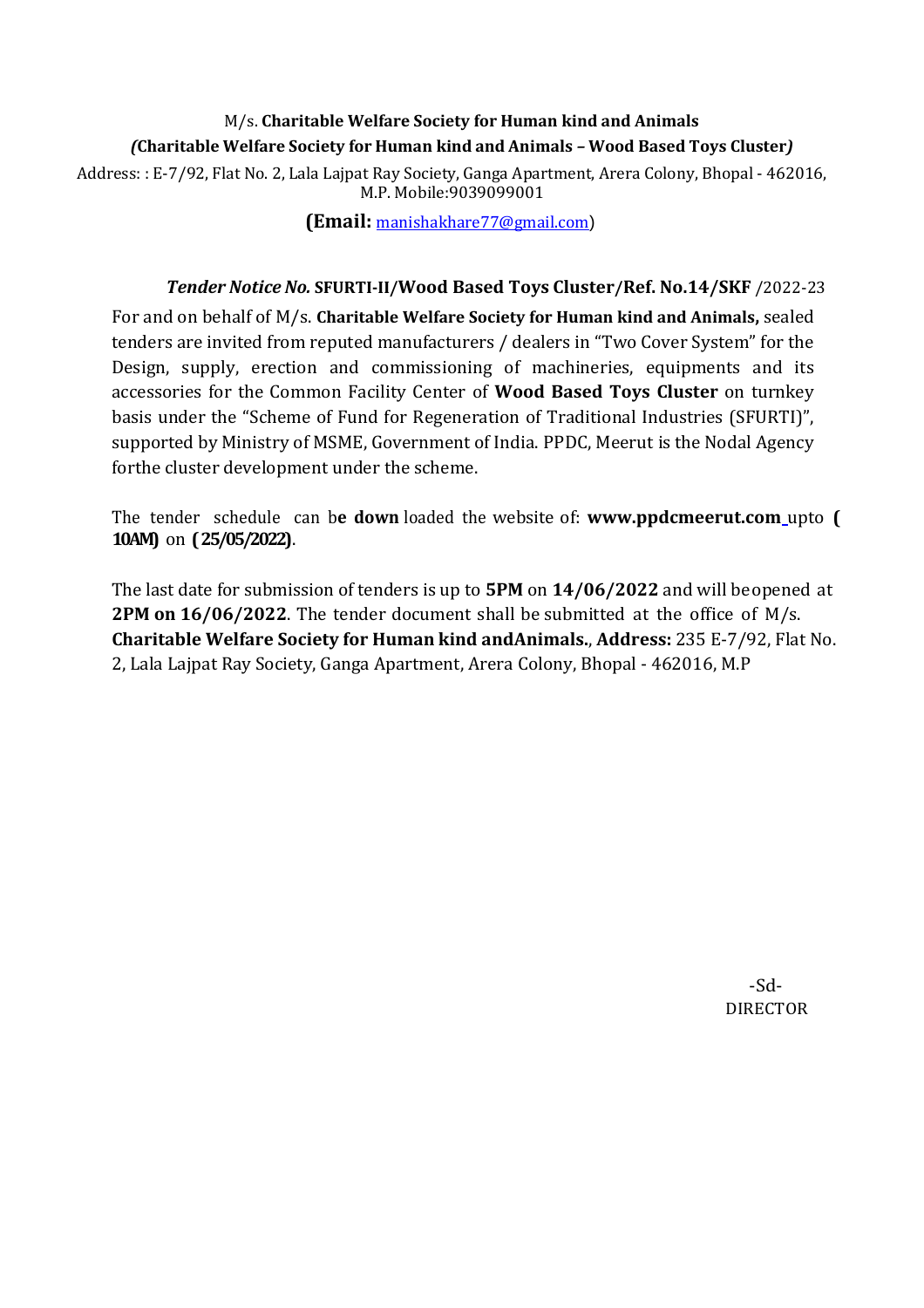M/s. **Charitable Welfare Society for Human kind and Animals** *(*Charitable Welfare Society for Human kind and Animals *–* **Wood Based Toys Cluster***)* Address: E-7/92, Flat No. 2, Lala Lajpat Ray Society, Ganga Apartment, Arera Colony, Bhopal - 462016, M.P. Mobile:9039099001

**(Email:** [manishakhare77@gmail.com](mailto:manishakhare77@gmail.com))

# **TENDER DOCUMENT**

**TENDER REFERENCE No. SFURTI-II/***–* **Wood Based Toys Cluster / Ref. No.14/SKF./2022-23**

# **TENDER FOR THE DESIGN, SUPPLY, ERECTION AND COMMISSIONING OF MACHINERIES, EQUIPMENTS AND ITS ACCESSORIES FOR THE COMMON FACILITY CENTRE OF WOOD BASED TOYS CLUSTER ON TURNKEY BASIS**

| Date & Time of Release of Tender                      | 25/05/2022 by 10A.M.   |  |
|-------------------------------------------------------|------------------------|--|
| Date & Time of Pre-Bid Meeting                        | $07/06/2022$ by 4 P.M. |  |
| Last Date & Time for Submission of Bid                | 14/06/2022 by 5 P.M.   |  |
| Date & Time of Opening of Bid<br>(Technical bid only) | 16/06/2022 by 2 P.M.   |  |

*Technical Agency (SFURTI)* **(NISARG AGRIPRENEURSHIP FOUNDATION, BHOPAL)**

**E-mail: [Sfurtisupport@nisarg.org.in](mailto:Sfurtisupport@nisarg.org.in) Website: [www.nisarg.org.in](http://www.nisarg.org.in/)**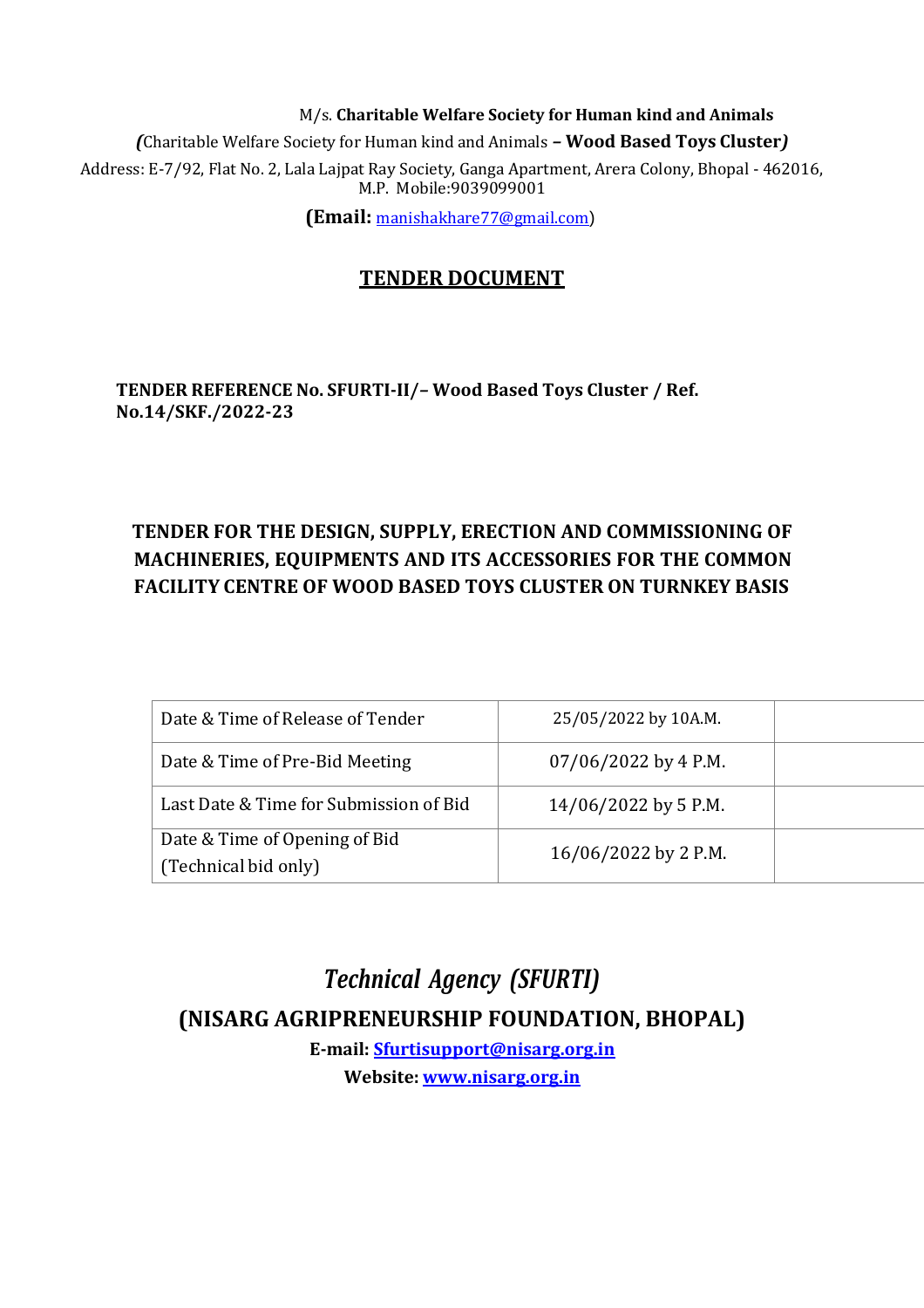# **CONTENTS**

| <b>Clause</b> | <b>Topic</b>                                | Page No.       |
|---------------|---------------------------------------------|----------------|
| 1.            | <b>PREAMBLE</b>                             | 1              |
| 2.            | <b>SCOPE OF WORK</b>                        | 2              |
| 3.            | <b>QUALIFICATION CRITERIA</b>               | $\overline{2}$ |
| 4.            | <b>LANGUAGE OF THE TENDER</b>               | 3              |
| 5.            | PURCHASE OF TENDER DOCUMENT                 | 3              |
| 6.            | PREBID MEETING                              | 3              |
| 7.            | <b>CLARIFICATION ON THE TENDER DOCUMENT</b> | 3              |
| 8.            | AMENDMENT OF TENDER DOCUMENT                | 4              |
| 9.            | <b>AUTHORISATION OF THE TENDERER</b>        | 4              |
| 10.           | SUBMISSION OF TENDER IN TWO COVER SYSTEM    | 4              |
| 11.           | <b>EARNEST MONEY DEPOSIT</b>                | 5              |
| 12.           | <b>VALIDITY</b>                             | 5              |
| 13.           | OPENING AND EVALUATION OF THE TENDER        | 5              |
| 14.           | PRICE OFFER                                 | 6              |
| 15.           | <b>EVALUATION OF THE PRICE</b>              | 6              |
| 16.           | <b>AWARD OF CONTRACT</b>                    | 7              |
| 17.           | <b>SECURITY DEPOSIT</b>                     | 7              |
| 18.           | <b>AGREEMENT</b>                            | 7              |
| 19.           | <b>ISSUE OF PURCHASE ORDER</b>              | 7              |
| 20.           | <b>SCHEDULE OF SUPPLY</b>                   | 8              |
| 21.           | PERFORMANCE TEST                            | 8              |
| 22.           | <b>TRAINING OF STAFF</b>                    | 9              |
| 23.           | PERFORMANCE GUARANTEE                       | 9              |
| 24.           | <b>PAYMENT TERMS</b>                        | 9              |
| 25.           | <b>PENALTY</b>                              | 10             |
| 26.           | <b>FORCE MAJEURE</b>                        | 10             |
| 27.           | TERMINATION OF CONTRACT                     | 11             |
| 28.           | <b>GENERAL CONDITIONS</b>                   | 11             |
| 29.           | <b>ARBITRATION</b>                          | 11             |
| 30.           | <b>JURISDICTION OF THE COURT</b>            | 12             |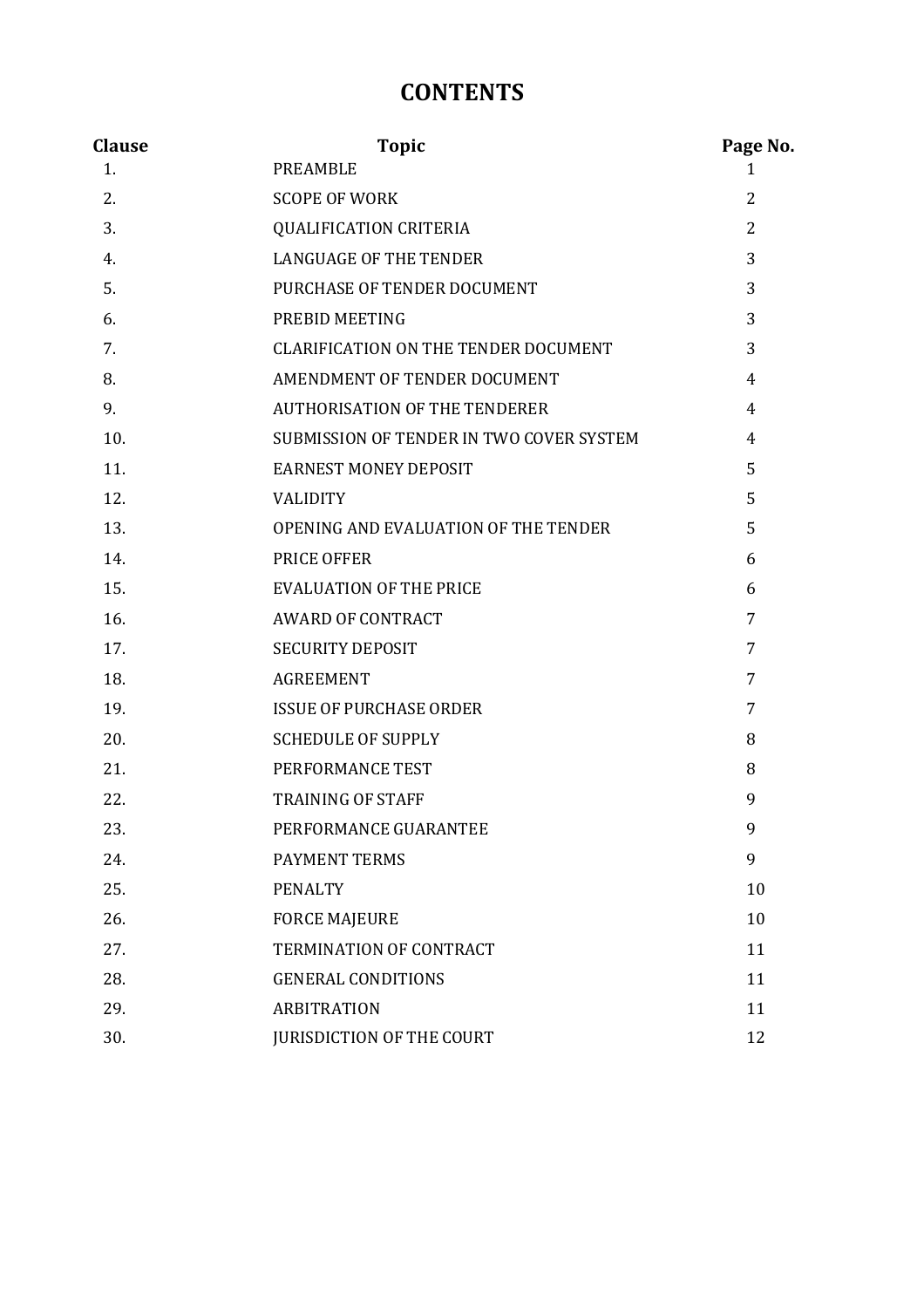#### **ANNEXURES**

| П.          |                                                                     |  |
|-------------|---------------------------------------------------------------------|--|
| III.        |                                                                     |  |
| IV.         |                                                                     |  |
| V.          |                                                                     |  |
| VI.         |                                                                     |  |
|             | DECLARATION FOR NOT HAVING TAMPERED THE TENDER DOCUMENT  25<br>VII. |  |
|             | VIII.                                                               |  |
|             |                                                                     |  |
| $X_{\cdot}$ |                                                                     |  |
|             |                                                                     |  |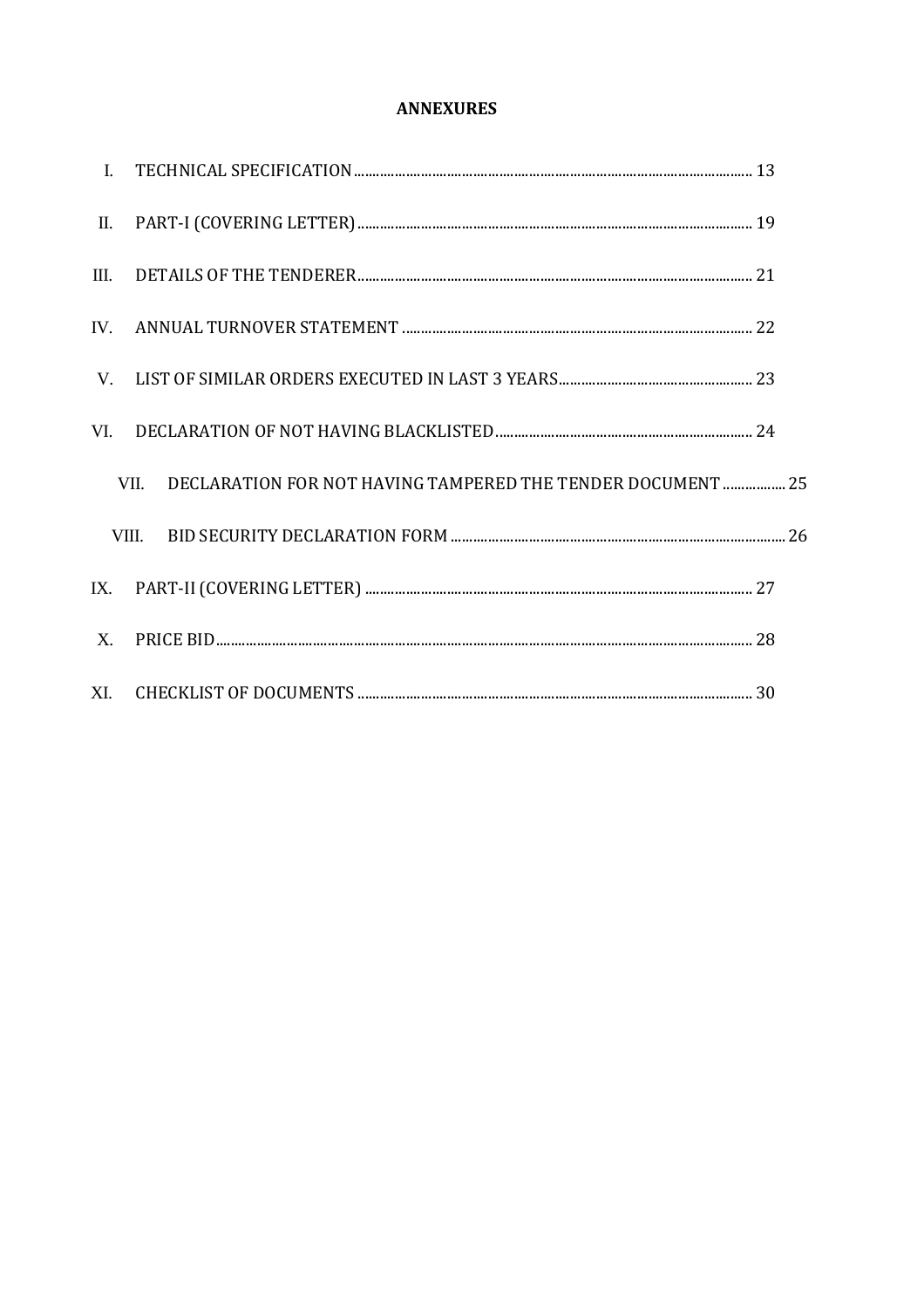## **TENDER FOR THE SUPPLY, ERECTION AND COMMISSIONING OF MACHINERIES, EQUIPMENTS AND ITS ACCESSORIES FOR THE COMMON FACILITY CENTRE OF WOOD BASED TOYS CLUSTER ON TURNKEY BASIS**

## **1. PREAMBLE**

**Ministry of MSME, Government of India** has formulated **"Scheme of Fund for Regeneration of Traditional Industries** (SFURTI)", for the development of Village industries in order to organize the traditional industries and artisans for their growth and long term sustainability. **Process and Product Development Centre (PPDC), Meerut** is the Nodal Agency for the development of clusters under the scheme, undertakes the role of programme fund management, in addition to monitoring and evaluation of project implementation.

The scheme specifies the following institutional arrangement at the operational level:

- $\geq$  a Special Purpose Vehicle (SPV) be formed to develop and manage the cluster
- $\geq$  an Implementing Agency (IA) is appointed to undertake scheme implementation
- $\geq$  a Technical Agency (TA) is designated to assist and guide the scheme implementation

**Wood Based Toys Cluster** is approved under the scheme. **M/s. Swaatmak Khilouna Foundation** having registered **Address**H.N.36 PARAS MAGISTIC BHOPAL **– 462039, Bhopal,** is the Special Purpose Vehicle (SPV) of the Cluster. **M/s. Charitable Welfare Society for Human kind and Animals** is the Implementing agency of the cluster and **M/s. Nisarg Agripreneurship Foundation, Bhopal, Madhya Pradesh** is the designated Technical agency for the cluster. The scheme envisages establishment of upgraded production infrastructure, as the Common Facility Center (CFC), for the manufacturing of handloom products and stipulates the building construction and machinery procurement for the establishment of CFC should adhere the General Financial Rules (GFR) of Government of India. Accordingly, the tender procedures are being undertaken for the procurement of machineries, equipments and its accessories.

**M/s. Swaatmak Khilouna Foundation,** the Special Purpose Vehicle (SPV) of **Wood Based Toys Cluster** proposes to establish a Common Facility Centre (CFC) at **Address: village-Binwar,Tahseel-Niwari, District Niwari(M.P.)** with the financial assistance from Government of India under SFURTI.

In this context, on behalf of SPV, **M/s. - Charitable Welfare Society for Human kind and Animals**, theImplementing Agency (IA) of **Wood Based Toys Cluster** having administrative office at Niwari Tegela Near prem dhugdh Dairy Niwari M.P.472442 , invites sealed tenders from

reputed manufacturers / dealers in "Two Cover System" for the supply, erection and commissioning of machineries, equipments and its accessories for the Common Facility Center of **Wood Based Toys Cluster** on turnkey basis through transparent bidding process. The Tender notification has been published fixing the date of opening of tender as: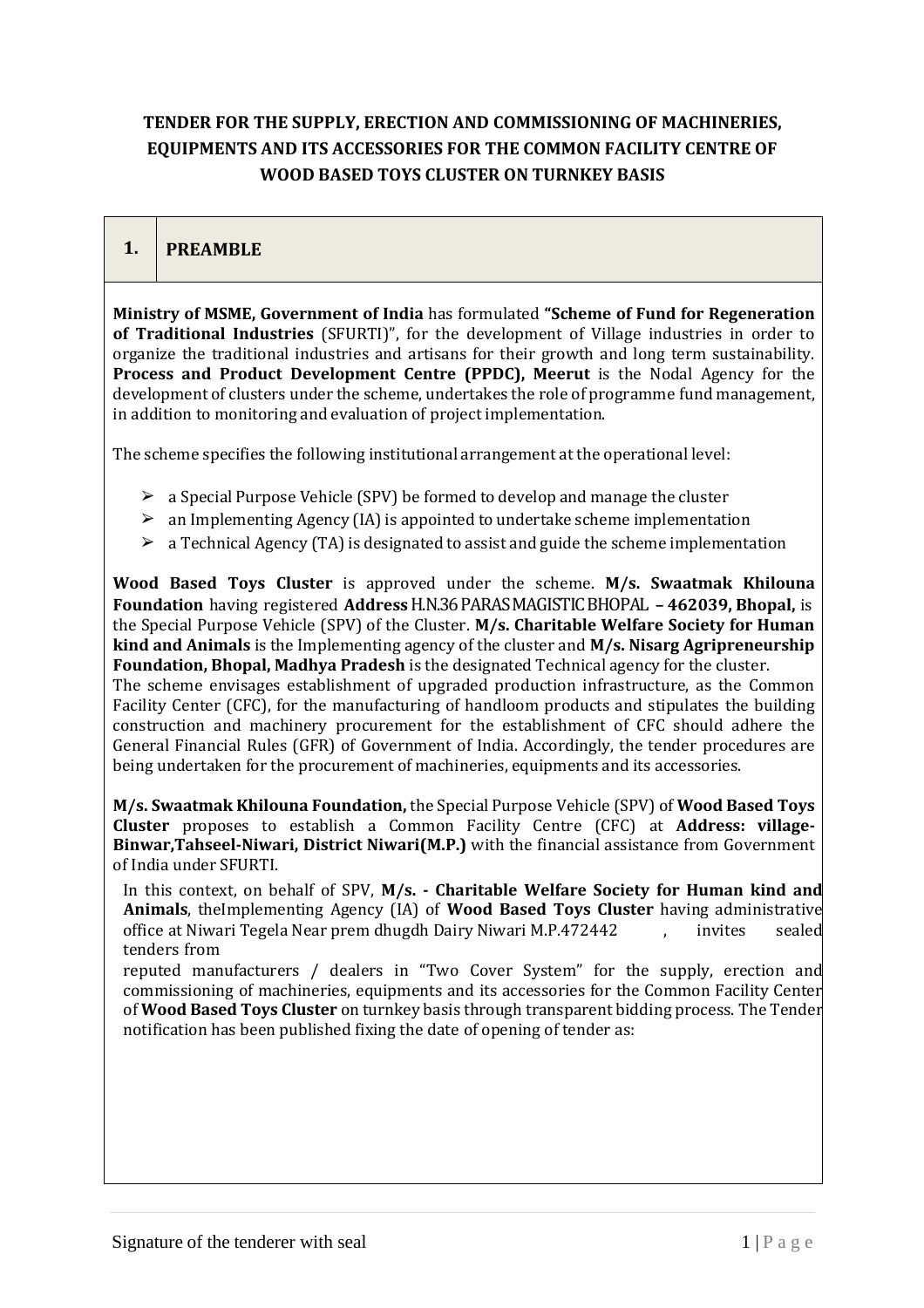# **2. SCOPE OF WORK**

- a) The successful tenderer should undertake supply, erection and commissioning of machineries, equipments and its accessories for the common facility centre of **Wood Based Toys Cluster** on turnkey basis. The detailed specification is given in Annexure-I.
- b) The successful tenderer should adhere the schedule of supply and complete erection, commissioning and performance testing as prescribed in the schedule of supply (Chapter 20).
- c) The location of contract execution at **NEAR POWER HOUSE, JODHPUR ROAD, VILLAGE KUDKI, BLOCK JAITARAN- KUDKI-306101**. The successful tenderer should undertake supply, erection, commissioning and performance testing in the above said location.
- d) Scope of work also include training of staff on equipment about operation and regular maintenance.

## **3. QUALIFICATION CRITERIA**

| <b>Clause</b> | <b>Qualification Criteria</b>                                                                                                            | <b>Supporting Document</b>                                                                                                                                                                                                                                      |
|---------------|------------------------------------------------------------------------------------------------------------------------------------------|-----------------------------------------------------------------------------------------------------------------------------------------------------------------------------------------------------------------------------------------------------------------|
| 3(a)          | The tenderer should be a registered<br>legal entity.                                                                                     | In case of Private / Public Limited<br>(i)<br>Companies,<br>• $Copy$ of<br>Incorporation<br>Certificate issued by<br>the<br><b>Registrar of Companies</b><br>• Copy of Memorandum<br>and<br><b>Articles of Association</b><br>(ii) In case of Partnership firm, |
|               |                                                                                                                                          | • Registered Partnership deed<br>(iii) In case of Proprietorship Concern,<br>• Copy of Udyog Aadhaar/ GST<br>Registration Certificate /<br>PAN Card.                                                                                                            |
| 3(b)          | The tenderer should be amanufacturer<br>/ dealer                                                                                         | In case of Manufacturer,<br>(i)<br>• Copy of Udyog Aadhaar/<br>GST registration.<br>(ii) In case of dealer,<br>• Valid dealership certificate                                                                                                                   |
| 3(c)          | The tenderer should have at least 3<br>years of experience (as on: ) in the<br>field of manufacture/ sales of similar<br>tendered items. | Purchase orders / Performance<br>(i)<br>certificate issued by clients<br>(ii) List of similar orders executed in<br>the last 3 years as per Annexure-V                                                                                                          |
| 3(d)          | The tenderer should have reported a<br>minimum Average Annual Turnover                                                                   | $(i)$ The<br>average<br>annual<br>turnover<br>statement duly<br>certified<br>by<br>Chartered Accountant<br>as                                                                                                                                                   |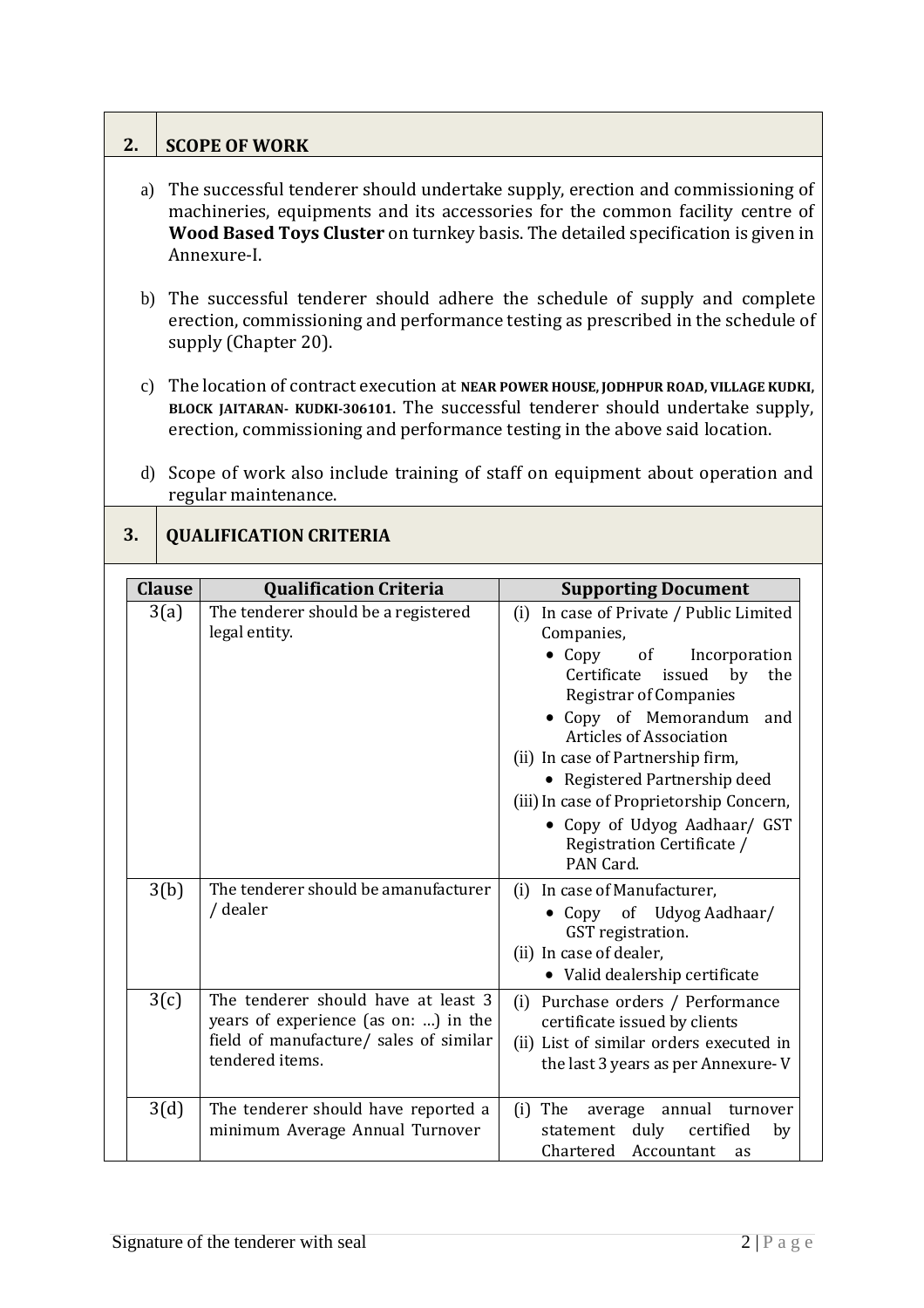|      |                                         | per Annexure IV.                  |  |
|------|-----------------------------------------|-----------------------------------|--|
|      | of Rs.  in the last three               |                                   |  |
|      | consecutive financial years <i>i.e.</i> | (ii) The Annual Report/ certified |  |
|      |                                         | copies of Balance Sheet, Profit & |  |
|      |                                         | Loss statement along<br>with      |  |
|      |                                         | schedules for the last 3          |  |
|      |                                         | consecutive financial years       |  |
| 3(e) | The tenderer should not have been       | The declaration for as per        |  |
|      | blacklisted for supply of any items     | Annexure VI should be enclosed.   |  |
|      | or Services by any Government           |                                   |  |
|      | departments/agency                      |                                   |  |

# **4. LANGUAGE OF THE TENDER**

The Tender prepared by the tenderer as well as all correspondences and documents relating tothe Tender shall be in English language only. If the supporting documents are in a language other than English/Tamil, the notarized translated English version of the documents should also be enclosed.

- **5. PURCHASE OF TENDER DOCUMENTS**
- a) The tender document shall be downloaded from **[www.ppdcmeerut.com](http://www.ppdcagra.dcmsme.gov.in/)** or **www.nisarg.org.in** . The tenderer should give a declaration for not having tampered the Tender document downloaded from Internet(as per AnnexureVII).
- b) The tender document can be downloaded from **(25/05/2022)** .

## **6. PREBID MEETING**

There will be a pre-bid meeting on **07/06/2022** at **4PM** in the office of **Meeting Address**-7/92, Flat No. 2, Lala Lajpat Ray Society, Ganga Apartment, Arera Colony, Bhopal - 462016, M.P. during which the prospective tenderers can get clarifications about the tender. The tenderers shall send their queries in writing if any so as to reach IA at least two days prior to the pre-bid meeting date. The tenderers are advised to check **[www.ppdcmeerut.com](http://www.ppdcagra.dcmsme.gov.in/)** or **[www.nisarg.org.in](http://www.nisarg.org.in/)** for up-to-date information likechange in date / venue etc., of pre-bid meeting as IA may not be able to identify and communicate with the prospective bidders at this stage. Non attending of pre-bid meeting is not a disqualification.

## **7. CLARIFICATION ON THE TENDER DOCUMENT**

The tenderers may ask for queries in any of the clauses in the tender document before 48 hours of the opening of the tender. Such queries may be sent in writing to "**Charitable Welfare Society for Human kind and Animals, Address** E-7/92, Flat No. 2, Lala Lajpat Ray Society, Ganga Apartment, Arera Colony, Bhopal - 462016, M.P.," or by e-mail to [neelamkaur10@gmail.com](mailto:neelamkaur10@gmail.com) IA will upload the clarification on**[www.ppdcmeerut.com](http://www.ppdcagra.dcmsme.gov.in/)** or **[www.nisarg.org.in.](http://www.nisarg.org.in./)** It is binding on the part oftenderers to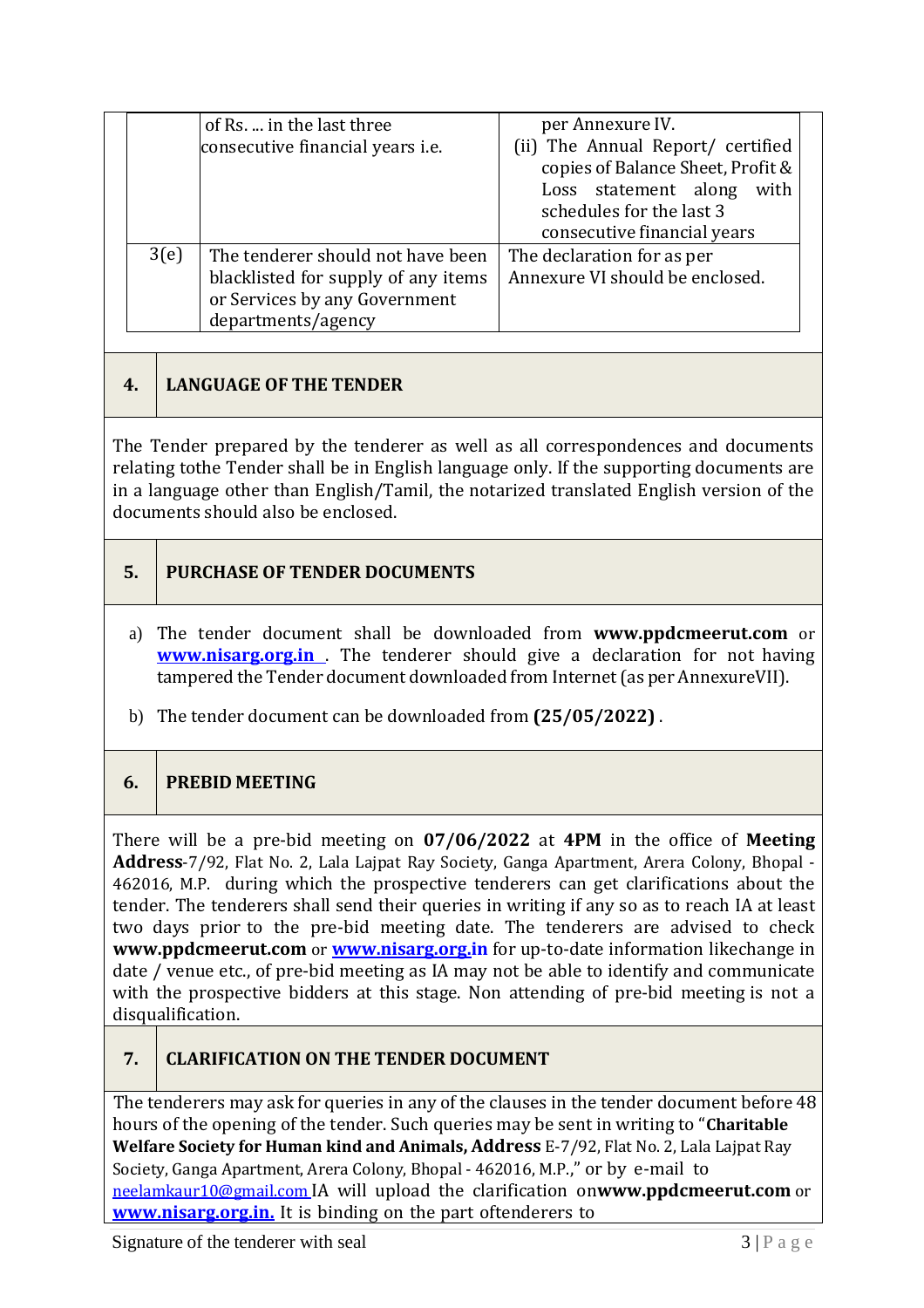check the above said websites for any amendments or clarifications posted during the entire tender process.

# **8. AMENDMENT OF TENDER DOCUMENT**

IA whether on its own initiative or as a result of a query, suggestion or comment of an Applicant or a Respondent, may modify the tender document by issuing an addendum or a corrigendum at any time before the opening of the tender, with the concurrence of the tender committee. Any such addendum or corrigendum will be uploaded on **[www.ppdcmeerut.com](http://www.ppdcagra.dcmsme.gov.in/)** or www.nisarg.org.in and the same will be binding on all Applicants or Respondents or Tenderers, as the case may be.

## **9. AUTHORISATION OF THE TENDERER**

The Tender should be signed on each page by the tenderer or by the person who is dulyauthorized for the same by the tenderer.

## **10. SUBMISSION OF TENDER IN TWO COVER SYSTEM**

**(a)** Every page of the terms and conditions of the tender document should be signed and enclosed with the tender, in token of having accepted the tender conditions. **Failing which the tender will be rejected summarily.**

## **(b)** Tenders should be submitted in **two parts**:

- i. Part I will cover technical bid and
- ii. Part II will cover price bid
- **(c)** Tenderers should ensure submission of all documents pertaining to Part-I and Part II proposals separately as per the Check list given in Annexure -XI.

Tenderers are requested to place Part I and Part II documents in separate sealed covers. Part I cover to be superscripted as **"Part I – Technical bid"** and Part II cover to be superscripted as **"Part II – Price bid"** respectively, mentioning the name and address of the Tenderer in each of the both covers. These two sealed covers (Part I and Part II) must be placed in a single outer cover superscripted as "**Tender for the supply,erection and commissioning of machineries, equipments and its accessories for the Common Facility Centre of** *Wood Based Toys Cluster* **on Turnkey basis**" and addressed toVilage – Binwari Tahseel- Niwari Distt. – Niwari M.P. 472442, Rajasthan mentioning the nameand address of the Tenderer in the outer cover. **Tenders shall be submitted in sealed cover and unsealed tenders would summarily be rejected.**

Tenders should be dropped only in the tender box kept at the office of "M/s. **Charitable Welfare Society for Human kind and Animals,** Address E-7/92, Flat No. 2, Lala Lajpat Ray Society, Ganga Apartment, Arera Colony, Bhopal - 462016, M.P.,"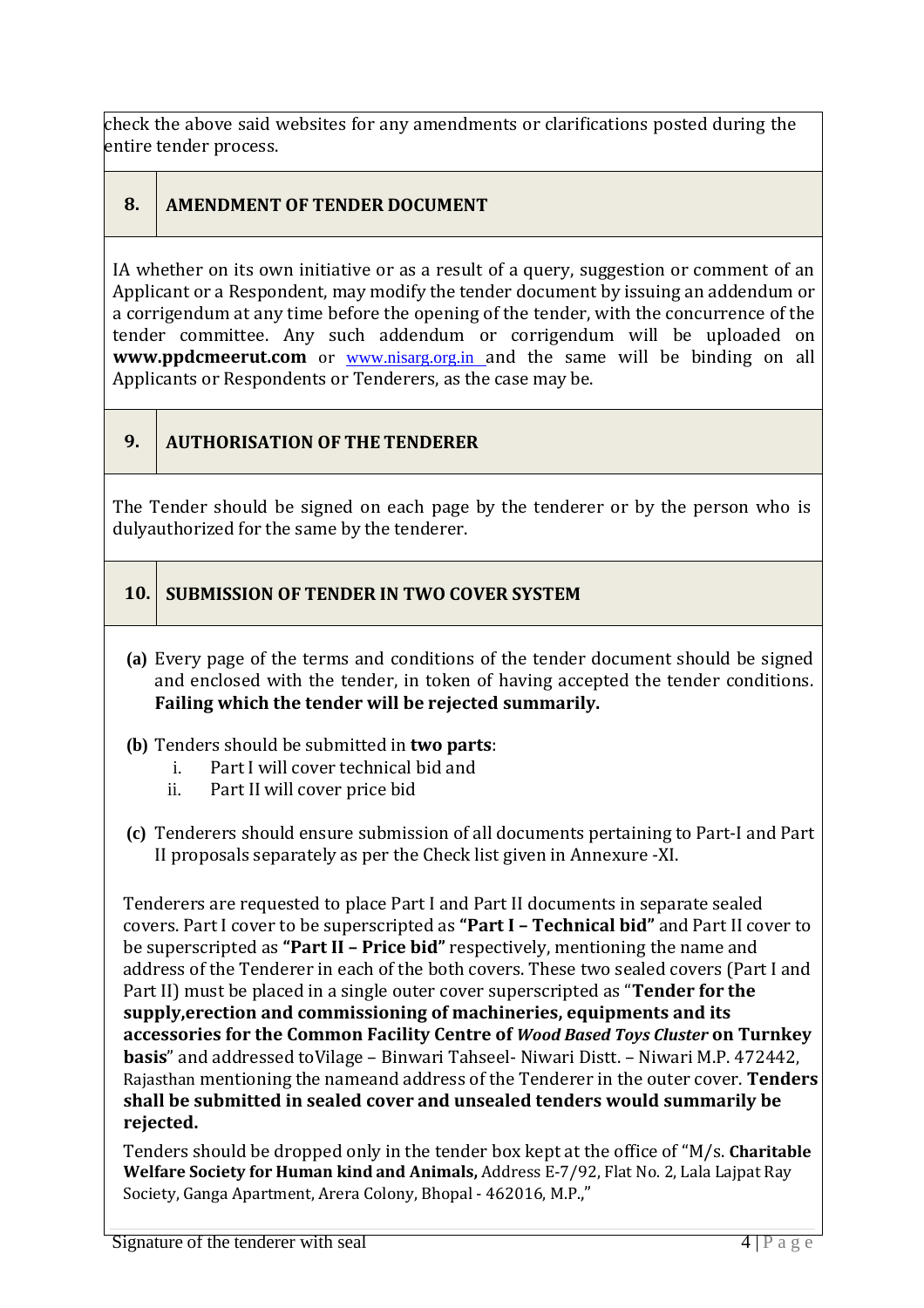on or before **(5PM)** on **(14/06/2022)**. Tenders willnot be received by hand.

- (f) Alternatively, the tenders can be submitted through registered post so as to reach the above address on **(5PM )** or before on **( 14/06/2022)**. Tenders received after thespecified time will not be considered and IA will not be liable or responsible for anypostal delays.
- (g) A tender once submitted shall not be permitted to be altered or amended.

## **11. EARNEST MONEY DEPOSIT**

- a) EMD of Rs. 50,000/- (Rs Fifty thousand only) in the form of a Demand Draft of a scheduled bank in the name of **Charitable Welfare Society for Human kind and Animals Bhopal Madhya Pradesh,** valid for 60 days from the date of opening of the tender. The firm registered with NSIC as a manufacturer for the supply of the same category of item for which the party is submitting quotation will be exempted from submission of EMD. Intended parties will have to give proof of registration along with their quotation. EMD of the unsuccessful bidders shall be refunded without any interest at the earliest after the finalization of the purchase of the concerned item.
- b) The tenderer should submit "**BID SECURITY DECLARATION**" as per the format given in Annexure VIII, failing which the bid is liable for rejection.
- (a) If the tenderer emerges as the successful bidder and after subsequent issuance of letter of acceptance by the IA, failure to sign the agreement, to remit the Security Deposit or to execute the contract as per tender conditions, will result in blacklist of the firm upto amaximum period of 3 years.

# **12. VALIDITY**

- (a) The rate quoted in the Tender should be valid for the acceptance by the IA for aminimum period of 90 days from the date of opening of the Tender.
- (b) The accepted rate of the successful tenderer is valid till the entire contract is fullycompleted. Escalation in the rates will not be entertained under any circumstances.

## **13. OPENING AND EVALUATION OF THE TENDER**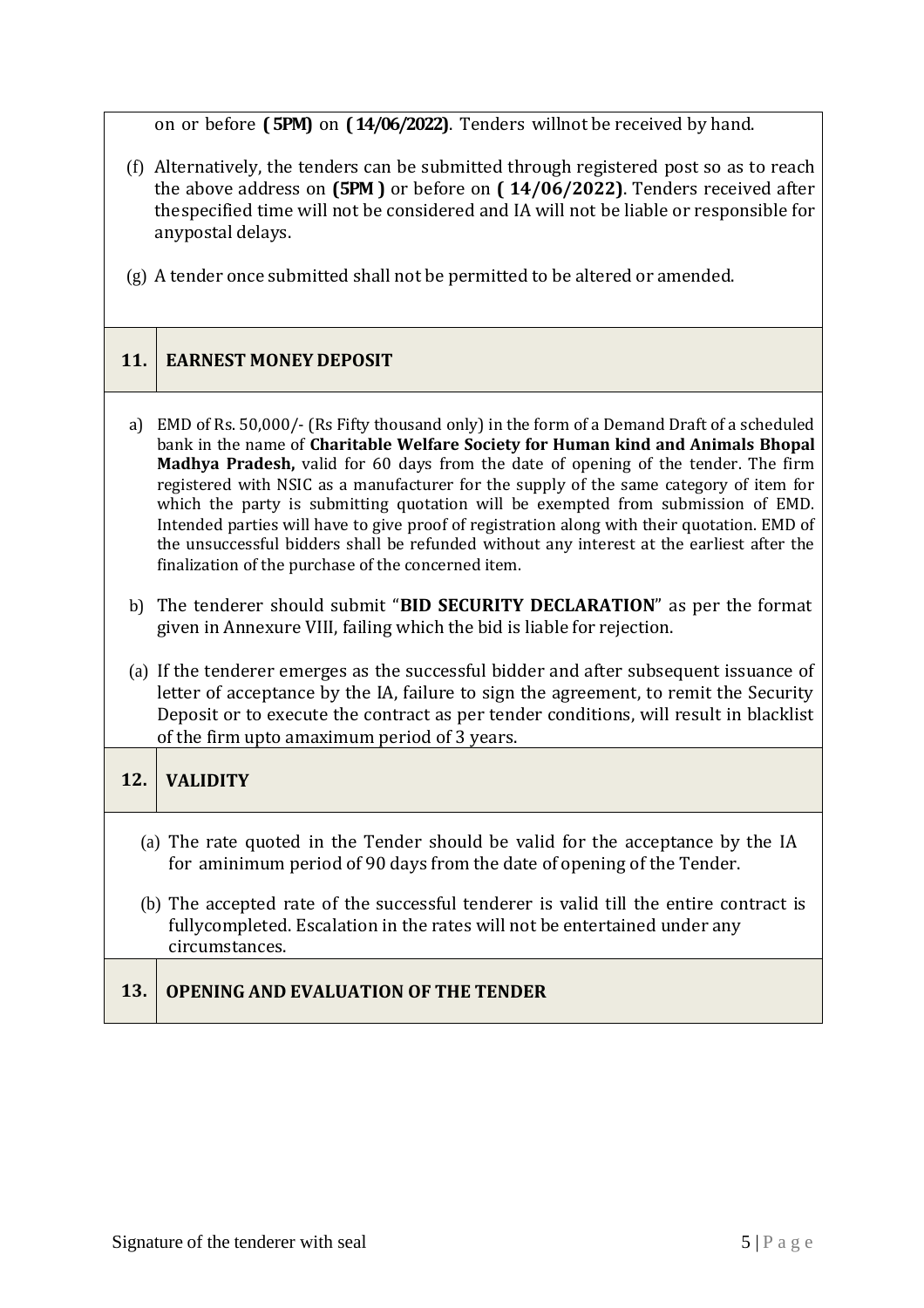- (a) The tender box will be closed at **(5PM)** as per the office clock on **(14/06/2022)**  and the received tenders in the tender box will only be opened. Tenders received after specified date and time will not be accepted. The Tender will be opened by the Tender committee at **(2PM)** on **(16/06/2022)** in the presence of the available tenderers/ representatives of the Tenderers who choose to be present. The Tenderers or their authorized agents are allowed to be present at the time of opening of the tenders.
- (b) Tender Committee will inform the attested and unattested corrections, before the Tenderers and sign all such corrections in the presence of the Tenderers. If any of the Tenderers or agents not present then, in such cases the Committee will open the tender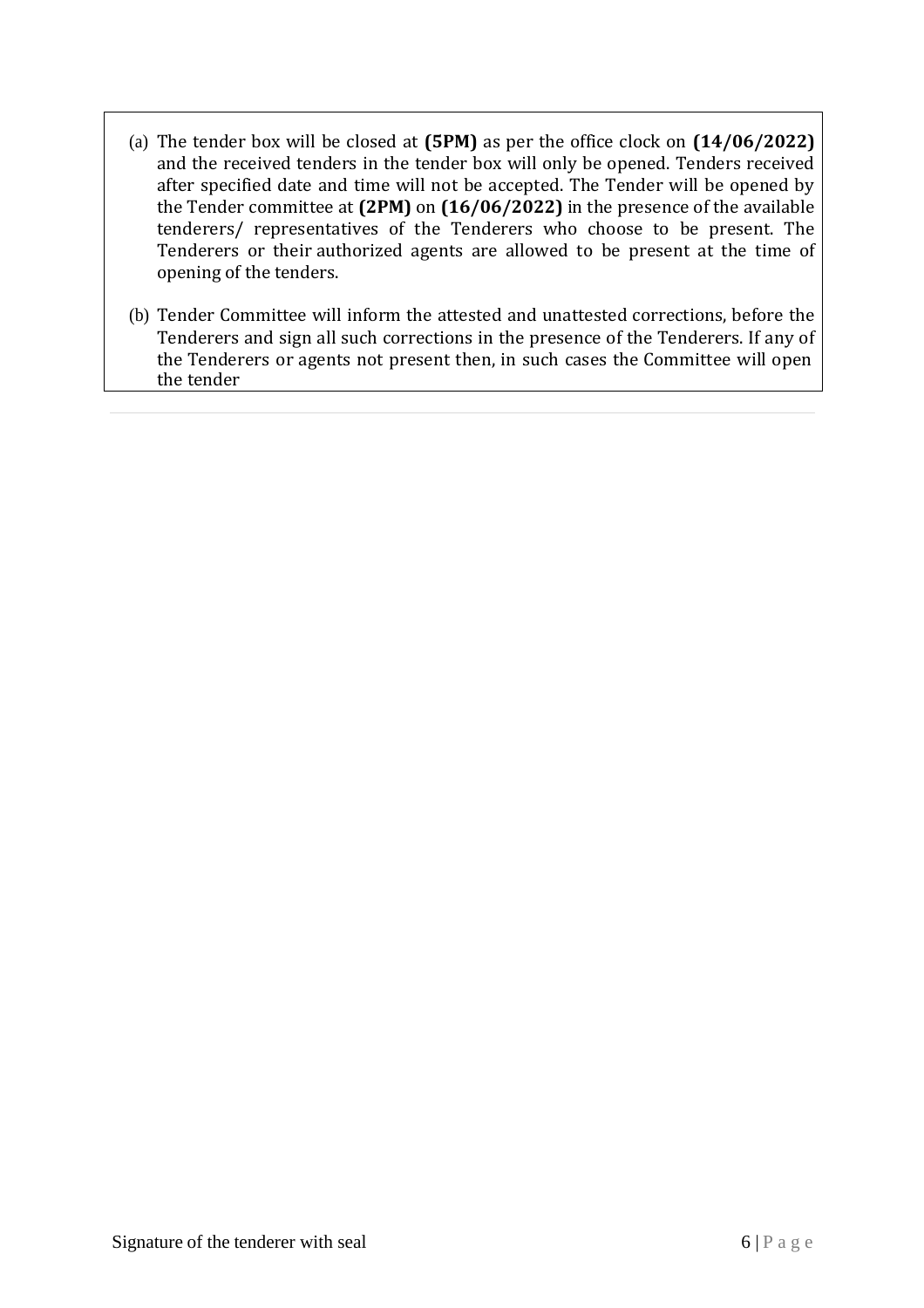of the absentee Tenderer and take out the unattested corrections and communicate it to them. The absentee Tenderer should accept the corrections without any question whatsoever.

- (c) If the date fixed for opening of the tender happens to be a Government holiday, the sealed tenders will be received up to **(5PM)** on the next working day and opened at **(5PM)** on the same day.
- (d) The Technical bid will be evaluated by the tender committee in terms of the qualification Criteria. The committee reserves the right to disqualify any of the tender in case the Committee is not satisfied with the documents furnished.
- (e) IA may arrange for field inspection, if necessary, to verify their pre-qualifying conditions before opening of Part II cover and in case if any failure to satisfy the requirements, their Tender will be rejected and their Part-II Cover will not be opened.
- (f) After the completion of evaluation of technical bids, the tenderers declared as qualified by the Committee, will be informed the date of opening of Price bid (Part II).

## **14. PRICE OFFER**

- (a) The Price bid should be kept only in the Part II cover.
- (b) The price bid should be prepared as per Annexure-X.
- (c) The price should be neatly and legibly written both in figures and words.
- (d) In case of discrepancy between the prices quoted in words and figures lower of the twoshall be considered.
- (e) If a bidder quotes NIL charges/consideration, the bid shall be treated as unresponsiveand will not be considered.
- (f) Part-II bid should not contain any commercial conditions. Variation in the commercialterms and conditions of the tender will not be accepted.

# **15. EVALUATION OF THE PRICE**

- (a) The Tender committee will examine for complete, properly signed and error-freenature of the Price bid (Part II)
- (b) The comparison of the rates offered shall be based on the total all inclusive ratesoffered (i.e. sum of all inclusive rate offered for all the tendered items).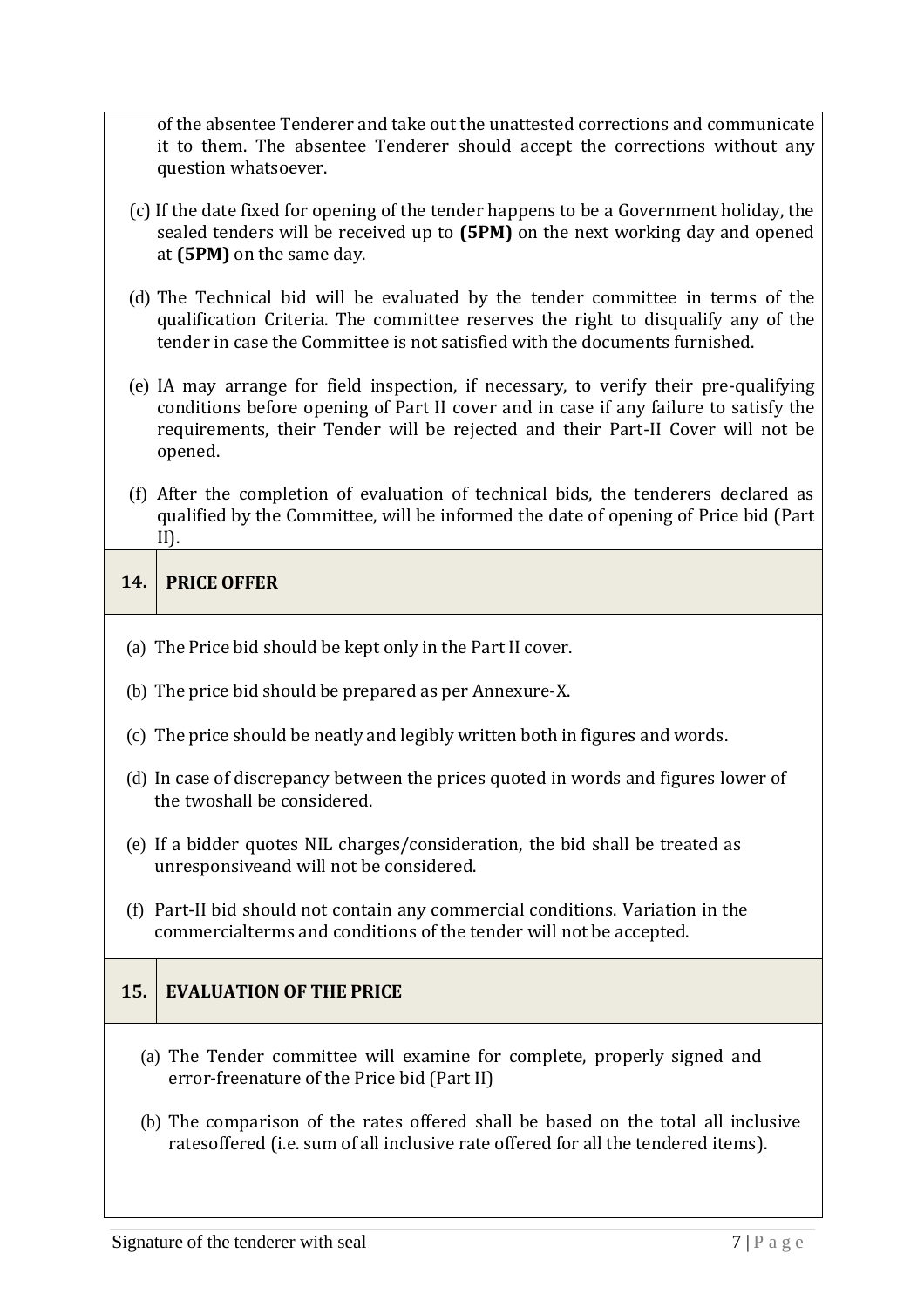# **16. AWARD OF CONTRACT**

- (a) The Tenderer who has quoted lowest price (L1) will be issued the 'Letter of Acceptance' by the Implementing Agency.
- (b) In unavoidable circumstances, such as receipt of very limited bids or the proposal prices are substantially higher than the market value / updated cost estimate or available budget, the committee may decide upon resorting to Negotiation with the lowest evaluated responsive bidder. In such cases, the Tenderer who has quotedlowest price (L1) will be invited for negotiations and after finalizing the negotiated rate, Letter of Acceptance will be issued.

## **17. SECURITY DEPOSIT**

- On receipt of the Letter of Acceptance from IA, the successful tenderer should remit a Security Deposit (SD) of **10% of the value of the contract** in the form of Account payee Demand Draft from any Indian Nationalized/Scheduled Commercial Bank or irrevocable Bank Guarantee with a validity period of one year in favour of **Charitable Welfare Society for Human kind and Animals,** ", payable at Niwari District Niwari - 472442, M.P., within 10 (Ten) working days from the date of receipt of letter of acceptance.
- (a) Any other amount pending with IA will not be adjusted under any circumstances, against the Security Deposit if so requested.
- (b) Security Deposit amount remitted will not earn any interest.

#### **18. AGREEMENT**

The successful tenderer should execute an agreement as may be drawn up to suit the conditions on a non-judicial stamp paper of value, as prescribed in law on the date of remittance of Security Deposit and shall pay for all stamps and legal expenses incidental thereto. In the event of failure to execute the agreement, within the time prescribed, the SD amount remitted by the tenderer will be forfeited besides cancelling the Tender.

# **19. ISSUE OF PURCHASE ORDER**

After payment of Security Deposit and successful execution of the agreement, Purchase Order will be released within 10 days by the IA. The successful tenderer should complete the supply, erection & commissioning and performance test of machineries, equipments and its accessories within stipulated time from the date of receipt of Purchase Order (Chapter 20).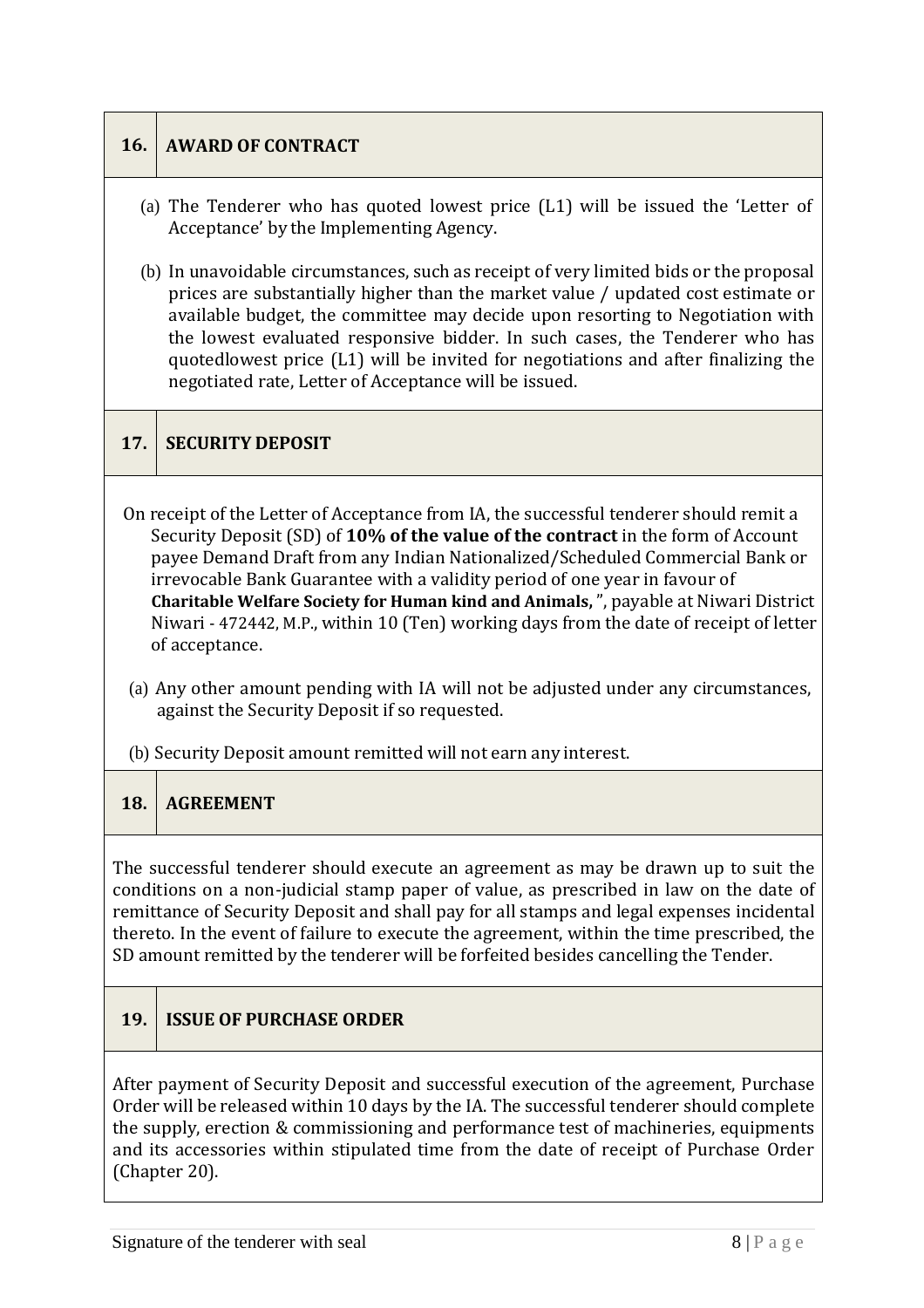# **20. SCHEDULE OF SUPPLY** (a) The specification of machineries, equipments and its accessories should be as perAnnexure-I. (b) The supply, erection & commissioning and performance test of machineries, equipments & its accessories shall be completed **within 90 days from the date of issueof purchase order**. Delay beyond this period will attract penalty. **(c)** The machineries, equipments and its accessories should be delivered and installed at Village Binwar Tahseel – Niwari District – Niwari M.P. 4 7 2 4 4 2 (d) If the contract is not completed within the stipulated time or extended time, Tender Committee will hold full authority to cancel the tender or take any such action that will be deemed fit to the occasion at the risk and cost of the successful tenderer. Such cancellation will entail forfeiture Security Deposit. (e) In the event of non- performance of the contractual provisions or failure to effect the supply, erection & commissioning and performance test within the stipulated time or during the extended period and if it is found that the supplier, has not fulfilled the contractual obligation with IA in any manner during the currency of the contract or also found on later date, Tender Committee reserves the right to disqualify such supplier to participate in future tenders or black list the firm up to a maximum period of 3 years. (f) Every step will be taken by the IA to make infrastructure ready at the scheduled time of dispatch of Machinery, equipments and its accessories. If there is any delay due to any reason on the part of the IA, release of payment will be considered on the basis of delivery schedule given in Purchase Order. (g) All the Invoice/Bill and Voucher made in the Name of SPV, i.e. M/s **Swaatmak Khilouna Foundation 21. PERFORMANCE TEST**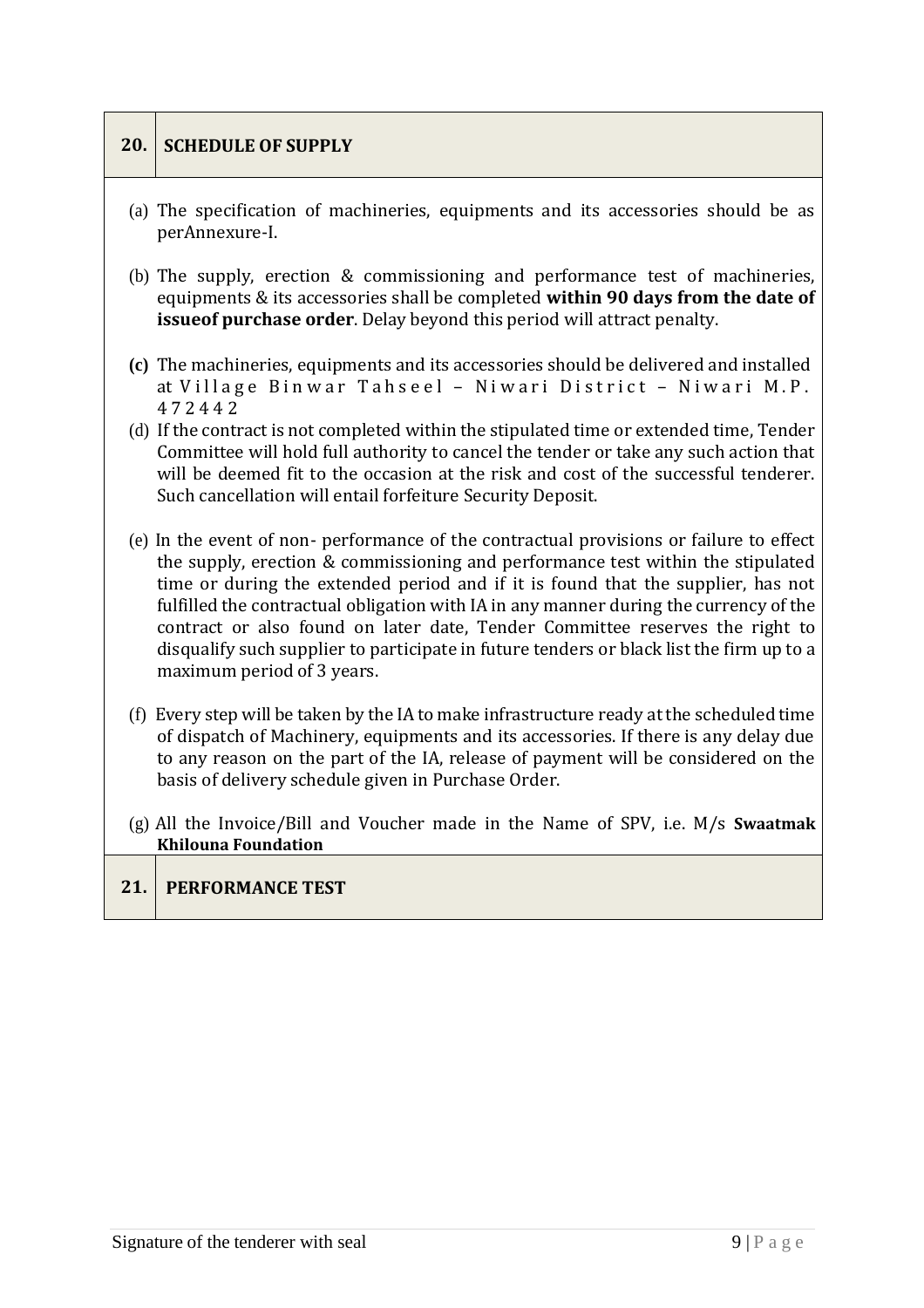- (a) The successful tenderer shall demonstrate the performance of the machineries, equipments and its accessories in complete conformity with the relevant technical specifications and performance parameters as specified in the Purchase Order.
- (b) This demonstration should be done as stipulated by the SPV/IA.
- (c) The performance tests should be completed within 30 days from the date of delivery of machineries, equipments and all accessories. However the period of supply, erection, commissioning and performance test should not exceed the period stipulated in the schedule of supply (Chapter 20).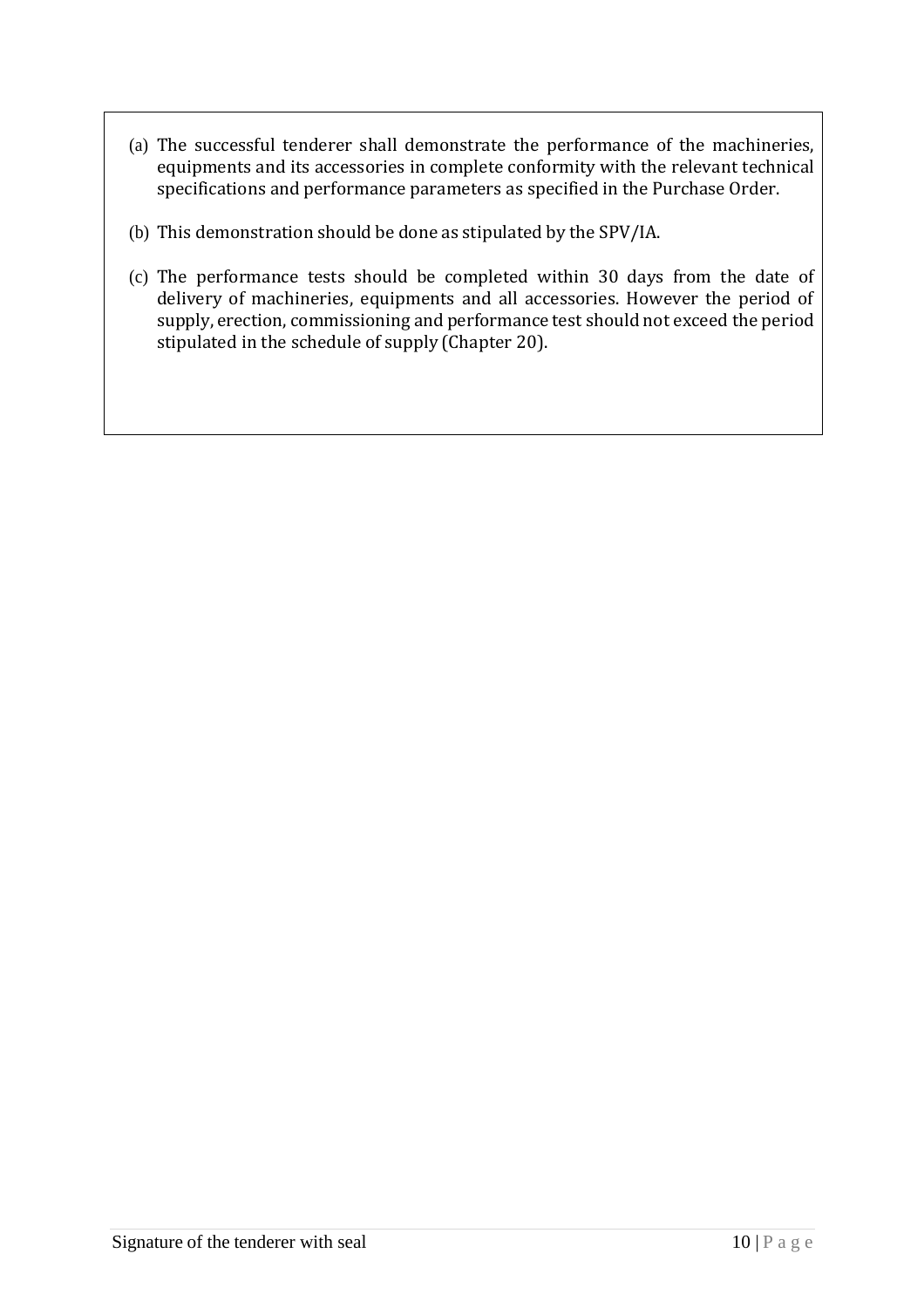## **22. TRAINING OF STAFF**

- (a) The successful tenderer should provide training to Staffs on the operation and maintenance of the machineries, equipments and its accessories after completion of the performance test.
- (b) The successful tenderer should provide 2 hard copies and soft copies of brochures & operation manuals for the machineries, equipments and its accessories to IA.

## **23. PERFORMANCE GUARANTEE**

- (a) The machineries, equipments and its accessories are to be guaranteed for a period of 12 months from the date of completion of performance test against manufacturing defect, bad workman ship or poor performance.
- (b) During performance guarantee period of 12 months the successful tenderer should attend any call from SPV/IA immediately, in case of any problems, related to operation or malfunctioning of the machinery, equipments & accessories, without any delay for regular operation of the machinery. The above service should be done at Free of cost.
- (c) The successful tenderer should submit bank guarantee equivalent to 10% of the total value of contract valid for 1 year towards performance guarantee.
- (d) After completion of one year performance guarantee period successfully, the performance security (bank guarantee) furnished by the tenderer will be returned tohim, after recovery of dues if any.

## **24. PAYMENT TERMS**

- (a) **30% of contract value** will be paid as advance on execution of agreement againstBank guarantee. The Tenderer should produce Bank guarantee for the equal amount, which should be valid for a minimum period of 12 months. If necessary the bank guarantee should be extended for the required period as requested by IA.
- (b) **40% of the contract value** will be paid on progress of supply on receipt of the part consignment of the machinery, equipments and its accessories as per the order in good condition, at the CFC site, after acceptance by the tender committee

**(OR)** Alternatively, the bidder may opt for **70% of Contract value** on supply of the complete set of machinery, equipments and its accessories as per the order in full in good condition, at the CFC site, after acceptance by the tender committee, instead of claiming first installment of 30% as advance payment against bank guarantee.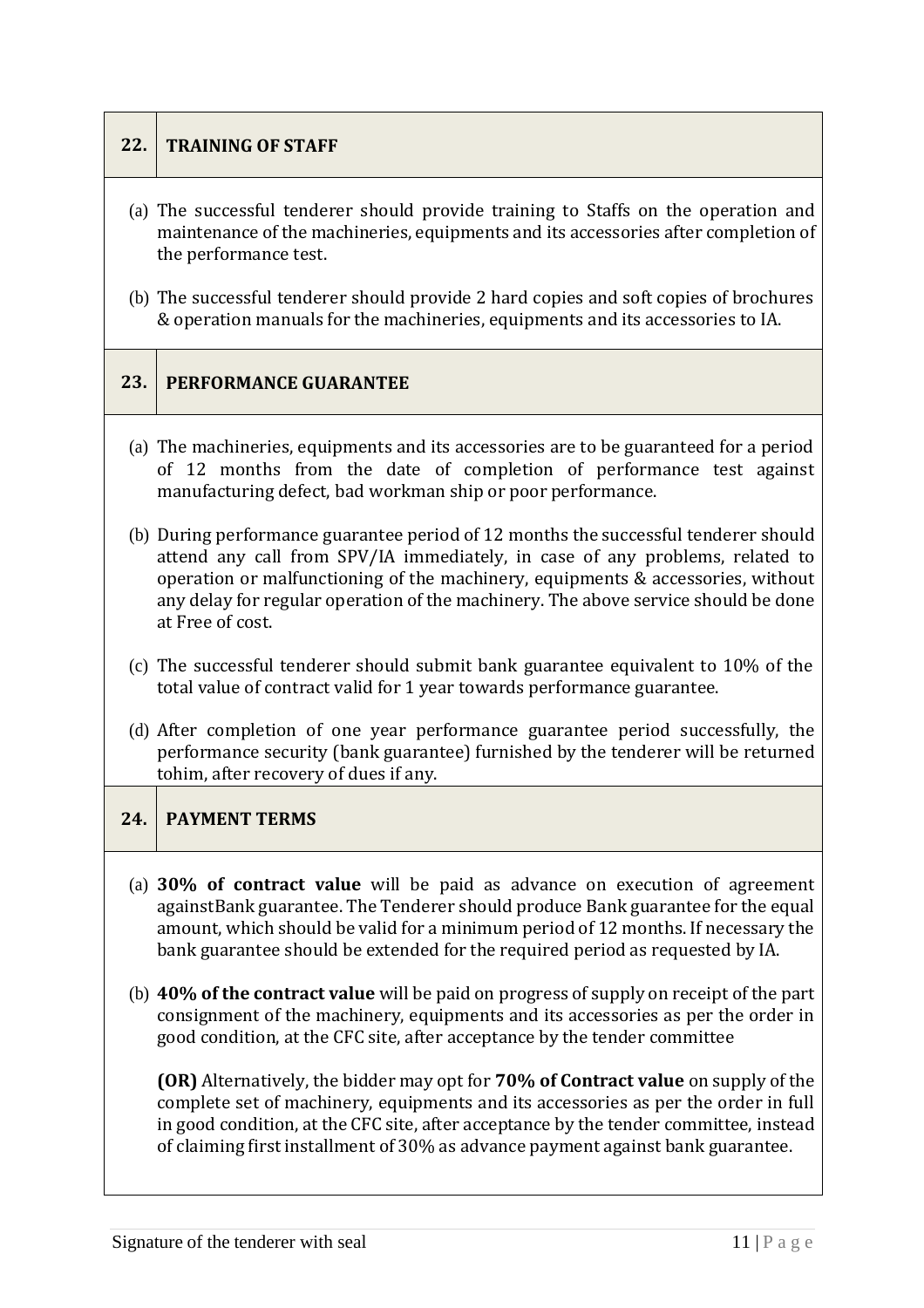- (c) **20% of the contract value** will be paid on successful completion of performance test.
- (d) **The balance 10% and SD** will be released only after satisfactory completion of the entire contract and submission of bank guarantee equivalent to 10% of the total value ofcontract valid for 1 year towards performance guarantee.
- (e) IA also reserves the right to recover any dues from the tenderer, which is found on laterdate, during audit/excess payment, after final settlement is made to them. The successful tenderer is liable to pay such dues to the IA immediately on demand, withoutraising any dispute/protest.
- (f) .All the payment Boucher make in the name of the active

# **25. PENALTY**

- (a) Failure to execute the entire contract within the stipulated time as mentioned in Clause 20(b), due to delay on the part of the supplier from the date of issue of purchase order, will attract a penalty of 1% per week, on the full value of the contract upto a maximum of 5%. Delays, on the part of supplier, beyond that period will result in cancellation of the orders.
- (b) The response time for attending the complaint raised by IA has to be within 48 hours and resolution time for the same has to be within the next 48 hours. Failure to comply with the above time line will attract a penalty of Rs.1000/- per day.
- (c) Any delay on the part of IA should be intimated and sorted out immediately without affecting the progress of works. This would no way restrict IA from levying penalty.

## **26. FORCE MAJEURE**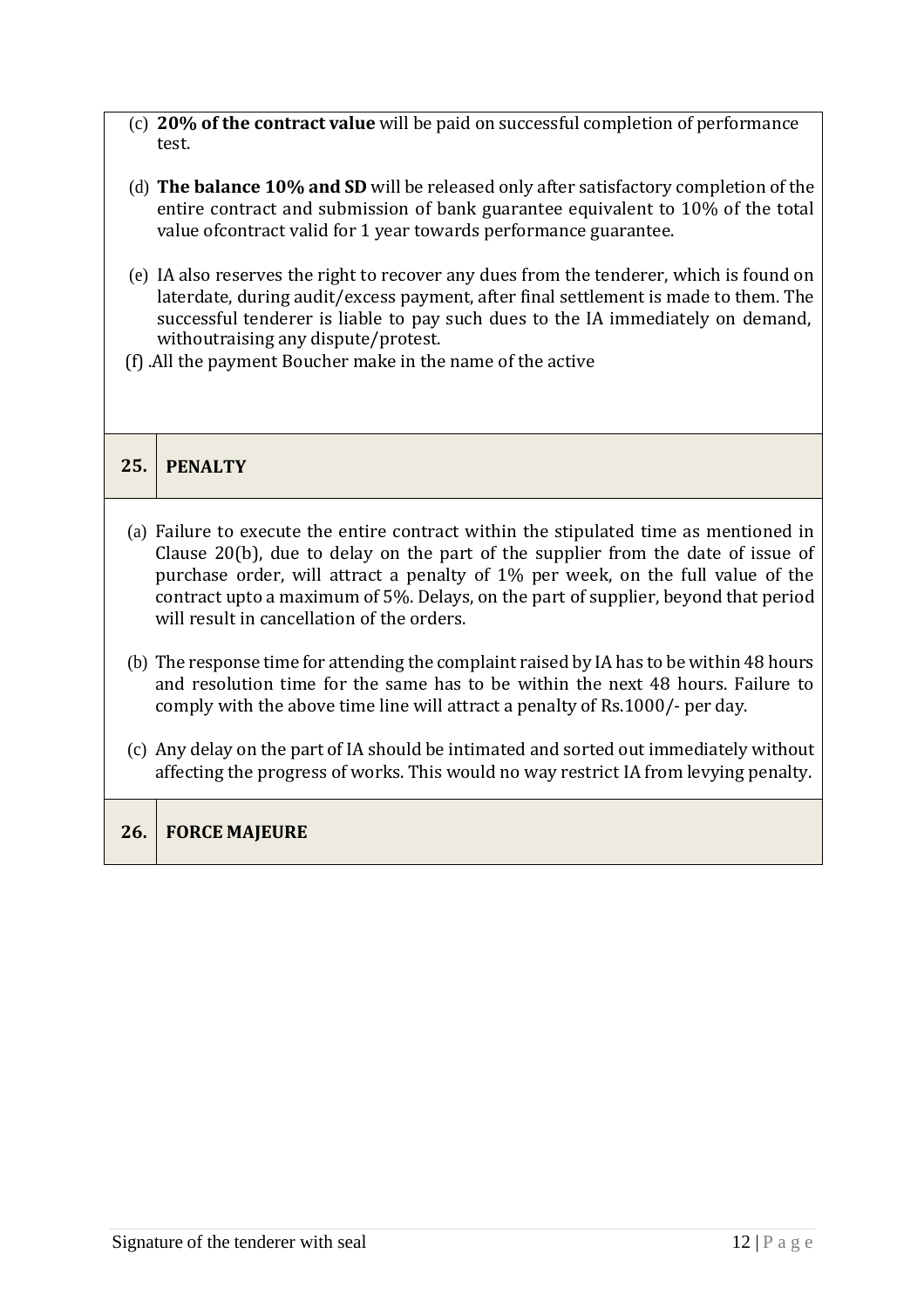- (a) Force Majeure means an event beyond the control of the bidder and not involving the bidder's fault of negligence and not foreseeable. Such event may include but not limitedto the acts of Nature such as fire, flood, epidemic, etc., and other events such as wars, revolutions, quarantine restrictions, etc.
- (b) If a Force Majeure situation arises, the bidder shall promptly notify IA of such conditions and the causes thereof through e-mail within 24 hours of such event. Unless otherwise, directed by IA in writing, the bidder shall continue to perform his obligationsunder the Contract to a reasonably practical extent and shall seek all reasonable alternative means for effective performance of the Contract in time.
- (c) The bidder, to the extent rendered unable to perform its obligations or part thereof underthe Agreement as a consequence of the Force Majeure Event shall be excused from performance of the obligations. Provided that, the excuse from performance shall be of no greater scope and of no longer duration than is reasonably warranted by the Force Majeure Event.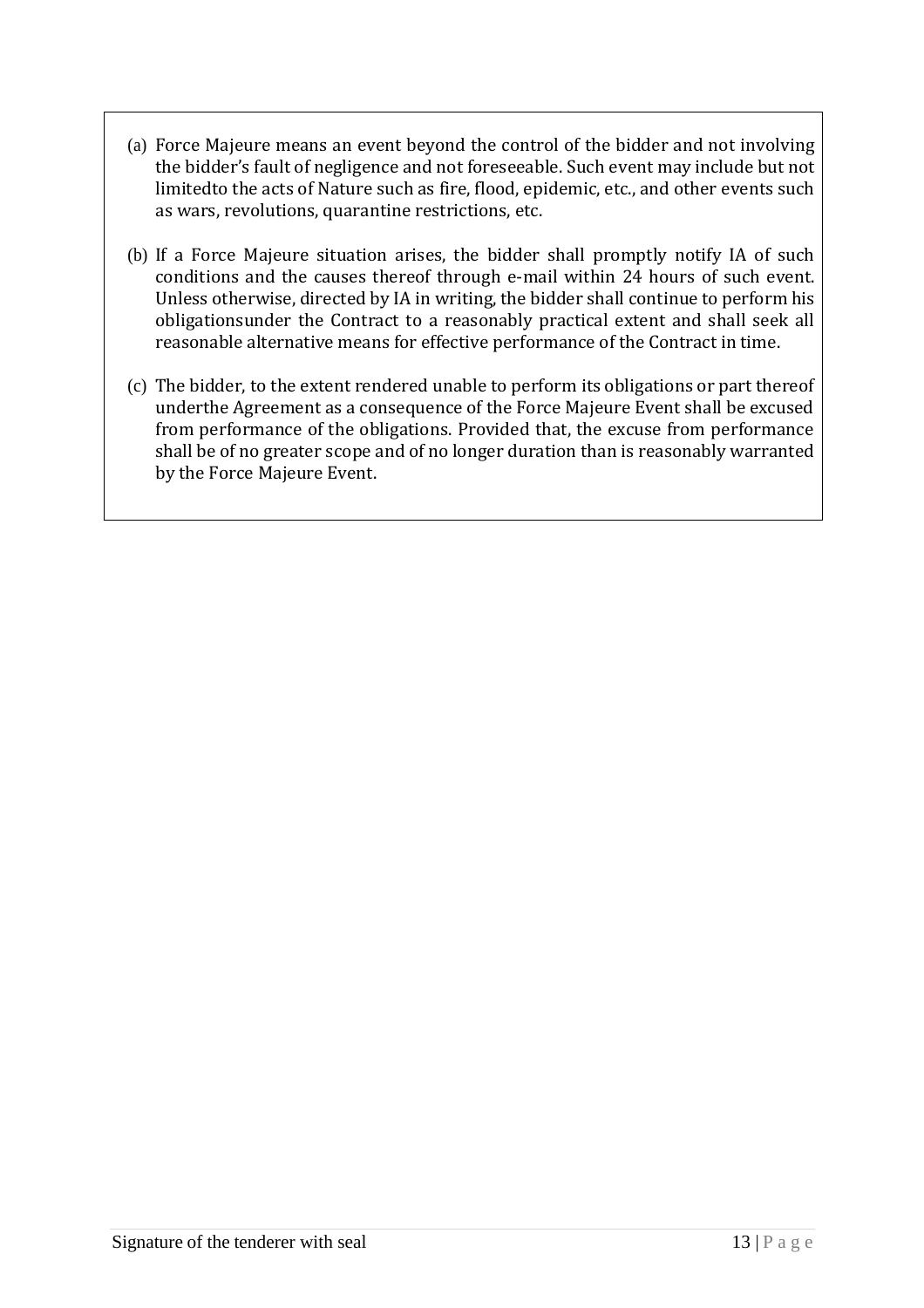- (d) The bidder should bear its costs, if any, incurred as a consequence of the Force Majeure Event.
- (e) The bidders shall be granted, extension of time specified in the contract for the performance of any obligation by such period not exceeding the period during whichthe relative performance was affected by the Force Majeure Event and permissible under Applicable Law.

## **27. TERMINATION OF CONTRACT**

IA reserves the right to terminate the contract at any time during the validity period onaccount of non-fulfillment of contract or for any of the reasons.

| 28. GENERAL CONDITIONS |
|------------------------|
|                        |

- (a) Conditional tender in any form will not be accepted.
- (b) Any notice regarding any matters, to the supplier shall deemed to be sufficiently served,if given in writing to his usual or last known place of business.
- (c) The Tender Committee reserves the right to reject any or all the tenders without assigning any reason thereof.
- (d) Tender committee reserves the right to relax or waive or amend any of the tender conditions.
- (e) All the items of supply tendered shall be new and in any circumstances Old, refurbished or second-hand machines / equipments / components will not be accepted and will be considered to be the violation of tender norms.
- (f) The successful tenderer shall not outsource/off load either full or part of the work to anyother agency / individual, other than the mandatory requirements for the execution ofthe project on turnkey basis.
- (g) If the performance of the tenderer is not as per the schedule, then tender committee reserves the right to cancel / reallocate full or part of the contract, at any stage of the contract execution.

#### **29. ARBITRATION**

(a) In case of any dispute in the tender, including interpretation, if any, on the clauses of the tender or the agreement to be executed, the matter shall be referred by IA / Tenderer to an Arbitrator to be appointed by the Parties hereto by mutual agreement. If no such Arbitrator could be appointed by mutual consent, the matter may then be referred to the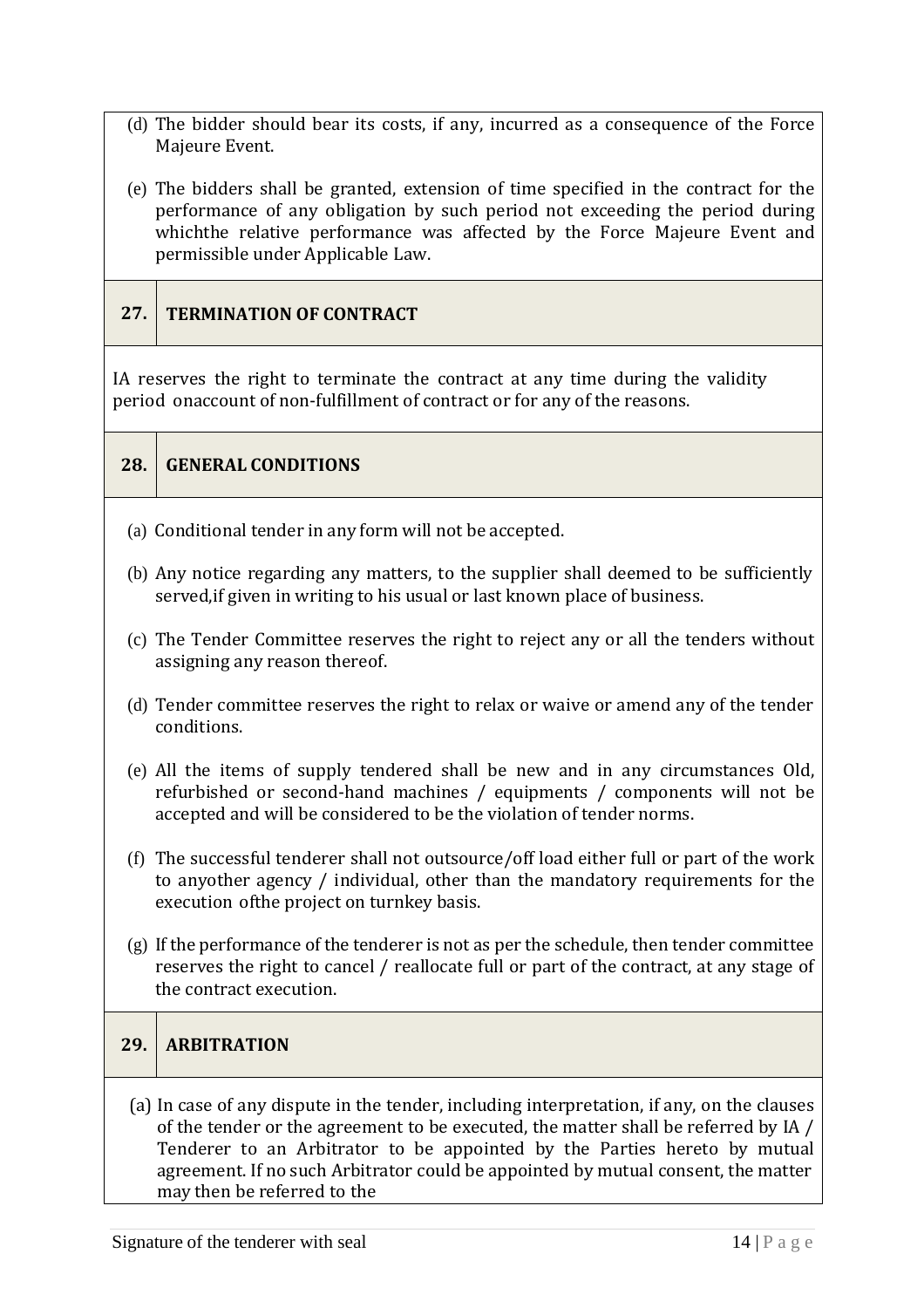CEO, PPDC for nominating an Arbitrator, the Arbitration proceedings being governedby the Arbitration and Conciliation (Amendment) Act 2015.

- **(b)** The venue of the Arbitration shall be at the **Charitable Welfare Society for Human kind and Animals,** Address: E-7/92, Flat No. 2, Lala Lajpat Ray Society, Ganga Apartment, Arera Colony, Bhopal - 462016, M.P.)" The decision of theArbitrator shall be final and binding on both the parties to the Arbitration.
- **(c)** The Arbitrator may with the mutual consent of the parties, extend the time for making the award. The award to be passed by the Arbitrator is enforceable in the court at **(…)** only.
- **30. JURISDICTION OF THE COURT**

Any dispute arising out of non-fulfillment of any of the terms and conditions of this Agreement or any other dispute arising out of the arbitration award will be subject to the jurisdiction of the Courts in the City of **Niwari** only.

We agree to the above terms and

conditions.**SIGNATURE OF THE**

**TENDERER: DATE:**

**NAME IN BLOCK LETTERS:**

**DESIGNATION:**

**ADDRESS:**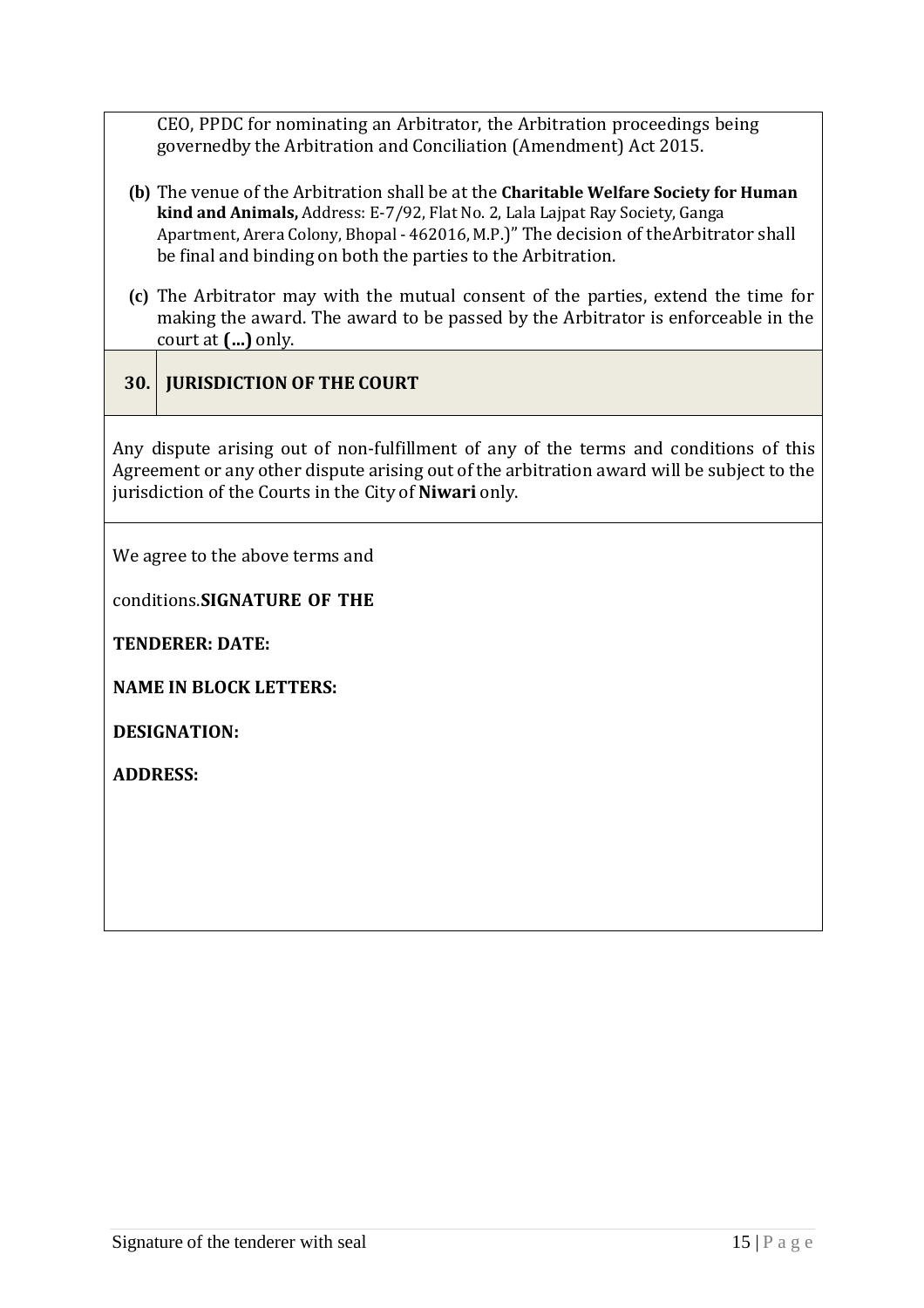## **ANNEXURE – I**

| Sr.                     | <b>Name of The</b>          | <u>I ECHNICAL SPECIFICATION</u><br><b>Detailed</b> | Qty            | <b>UOM</b> | <b>Amount</b> |
|-------------------------|-----------------------------|----------------------------------------------------|----------------|------------|---------------|
| No.                     | <b>Machine</b>              |                                                    |                |            | with GST      |
|                         |                             | <b>Specification of</b>                            |                |            |               |
|                         |                             | <b>Machine</b>                                     |                |            |               |
| $\mathbf{1}$            | <b>Combined Planner</b>     | 3 HP 1440 RPM                                      | $\mathbf{1}$   | No.        |               |
|                         | Machine                     |                                                    |                |            |               |
| $\overline{2}$          | <b>Surface Planner</b>      | 3 HP 1440 RPM                                      | $\mathbf{1}$   | No.        |               |
|                         | Machine                     |                                                    |                |            |               |
| $\overline{\mathbf{3}}$ | <b>Thickness Planner</b>    | 3 HP 1440 RPM                                      | $\mathbf{1}$   | No.        |               |
|                         | Machine                     |                                                    |                |            |               |
| $\overline{\mathbf{4}}$ | Four Side Moulder           | 21.5 HP 1440 RPM                                   | $\mathbf{1}$   | No.        |               |
|                         | Machine                     |                                                    |                |            |               |
| 5                       | <b>Jig Saw Machine</b>      | 1 HP 1440 RPM                                      | $\mathbf{1}$   | No.        |               |
| 6                       | Drum Sander                 | 3 HP 1440 RPM                                      | $\mathbf{1}$   | No.        |               |
|                         | Machine                     |                                                    |                |            |               |
| $\overline{7}$          | <b>CNC</b> Router           | 21 HP Elect. Motor,                                | $\mathbf{1}$   | No.        |               |
|                         | Machine with 3D             | four headx4 axis,                                  |                |            |               |
|                         | Printer                     | constant cooling                                   |                |            |               |
|                         |                             | spindle, with 3D                                   |                |            |               |
|                         |                             | shaping capabilities                               |                |            |               |
| 8                       | Dust Collector              | 5 HP Elect. Motor                                  | $\overline{2}$ | Nos.       |               |
|                         | Machine                     |                                                    |                |            |               |
| 9                       | Round and Tenoner           | 5.0 HP Elect. Motor                                | 1              | No.        |               |
|                         | Machine                     |                                                    |                |            |               |
| 10                      | <b>Oscillating Mortiser</b> | 2 HP Elect. Motor                                  | $\mathbf{1}$   | No.        |               |
|                         | Machine                     |                                                    |                |            |               |
| 11                      | <b>Auto Profile Making</b>  | 1 HP 1440 RPM                                      | $\mathbf{1}$   | No.        |               |
|                         | Machine                     |                                                    |                |            |               |
|                         |                             |                                                    |                |            |               |
| 12                      | Drill Machine               | 1 HP 1440 RPM                                      | $\overline{2}$ | Nos.       |               |
| 13                      | Laser Engraving             | 5 HP Elect. Motor                                  | $\overline{2}$ | Nos.       |               |
|                         | Machine                     |                                                    |                |            |               |
| 14                      | Fret Saw Machine            | 0.5 HP Elect. Motor                                | $\mathbf{1}$   | No.        |               |
| 15                      | Mini Lathe Machine          | 1 HP Elect. Motor                                  | $\mathbf{1}$   | No.        |               |

## **TECHNICAL SPECIFICATION**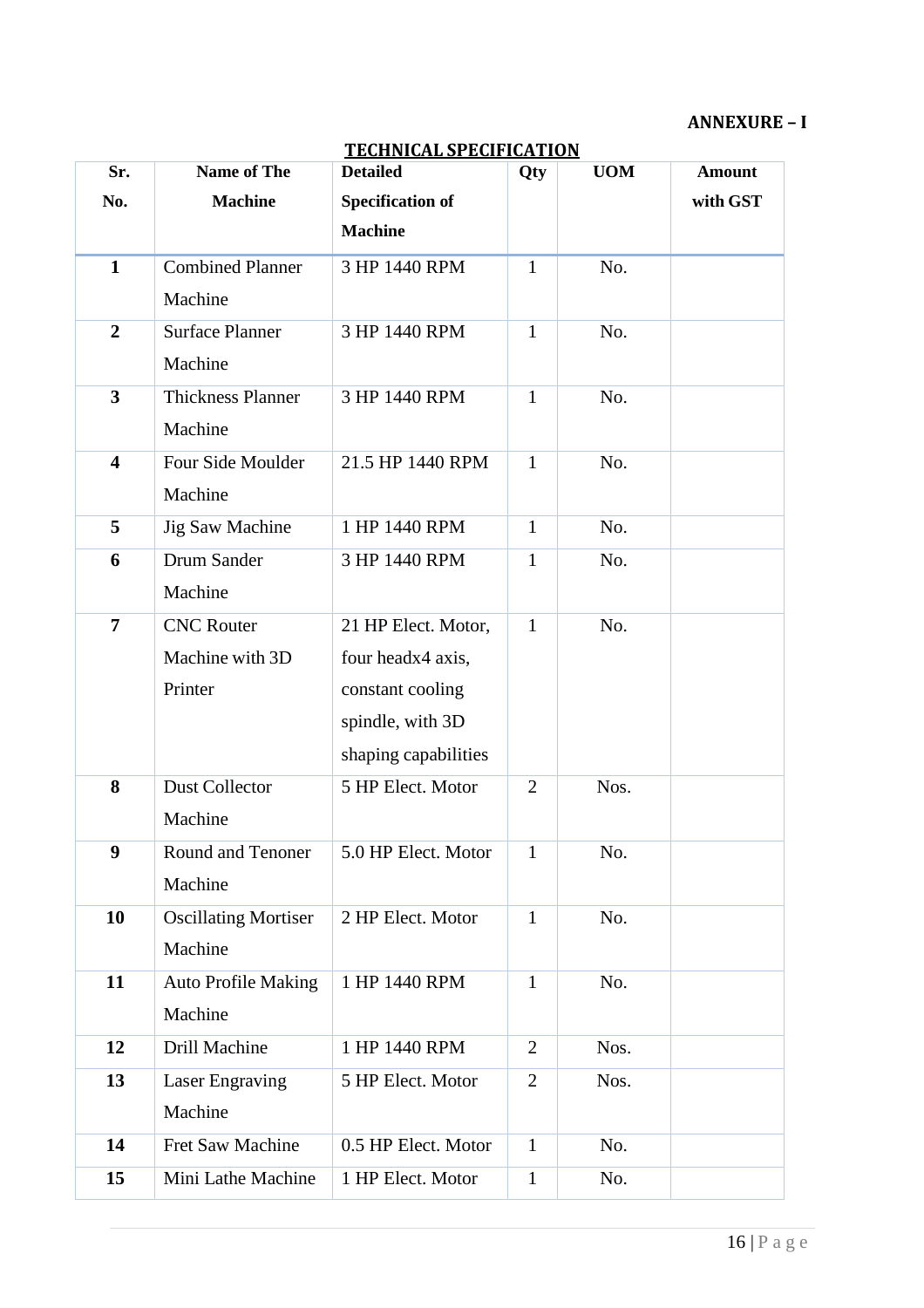| 16 | <b>Round Ball Making</b> | 3 HP Elect. Motor    | 1              | No.  |  |
|----|--------------------------|----------------------|----------------|------|--|
|    | Machine                  |                      |                |      |  |
| 17 | Painting Booth           | 5 HP Elect. Motor    | $\mathbf{1}$   | No.  |  |
| 18 | Spray Machine with       | 2 HP Elect. Motor    | $\mathbf{1}$   | No.  |  |
|    | Gun                      |                      |                |      |  |
| 19 | Compressor               | 5 HP Elect. Motor    | $\mathbf{1}$   | No.  |  |
| 20 | <b>Pneumatic Nailer</b>  | Air pressure 50-100  | $\overline{2}$ | Nos. |  |
|    | Machine                  | psi, Shank Diameter, |                |      |  |
|    |                          | $2.3 - 2.9$ mm       |                |      |  |
| 21 | <b>Pneumatic Screw</b>   |                      | 5              | Nos. |  |
|    | <b>Driver Machine</b>    |                      |                |      |  |
| 22 | <b>Pneumatic Wrench</b>  |                      | 5              | Nos. |  |
| 23 | Pneumatic Dic            |                      | 5              | Nos. |  |
|    | Grinder                  |                      |                |      |  |
| 24 | Hand Drill               |                      | 50             | Nos. |  |
| 25 | <b>Bench Grinder</b>     | 0.5 HP Elect. Motor  | 20             | Nos. |  |
|    | Machine                  |                      |                |      |  |
| 26 | <b>Buffing Machine</b>   | 2 HP Elect. Motor    | 20             | Nos. |  |
| 27 | <b>Flexible Grinder</b>  | 1 HP Elect. Motor    | $20\,$         | Nos. |  |
|    | Machine                  |                      |                |      |  |
| 28 | <b>Hand Router</b>       | 0.5 HP Elect.        | 10             | Nos. |  |
| 29 | Hand Belt Sander         | 750 Watt.            | 10             | Nos. |  |
|    | Machine                  |                      |                |      |  |
| 30 | Wooden Toys              | No Power Required    | 10             | Nos. |  |
|    | <b>Fixture Machine</b>   |                      |                |      |  |
| 31 | Toys Hand Working        | No Power Required    | 200            | Set  |  |
|    | <b>Tools</b>             |                      |                |      |  |
| 32 | Multi-Cutter Grinder     | 1 HP 1440 RPM        | $\overline{2}$ | Nos. |  |
|    | Machine                  |                      |                |      |  |
| 33 | Transportation           | Up to Site           | $\mathbf{1}$   | No.  |  |
| 34 | E & C                    | For complete plant   | $\mathbf{1}$   |      |  |
| 35 | Wiring and Piping        | For complete plant   | $\mathbf{1}$   |      |  |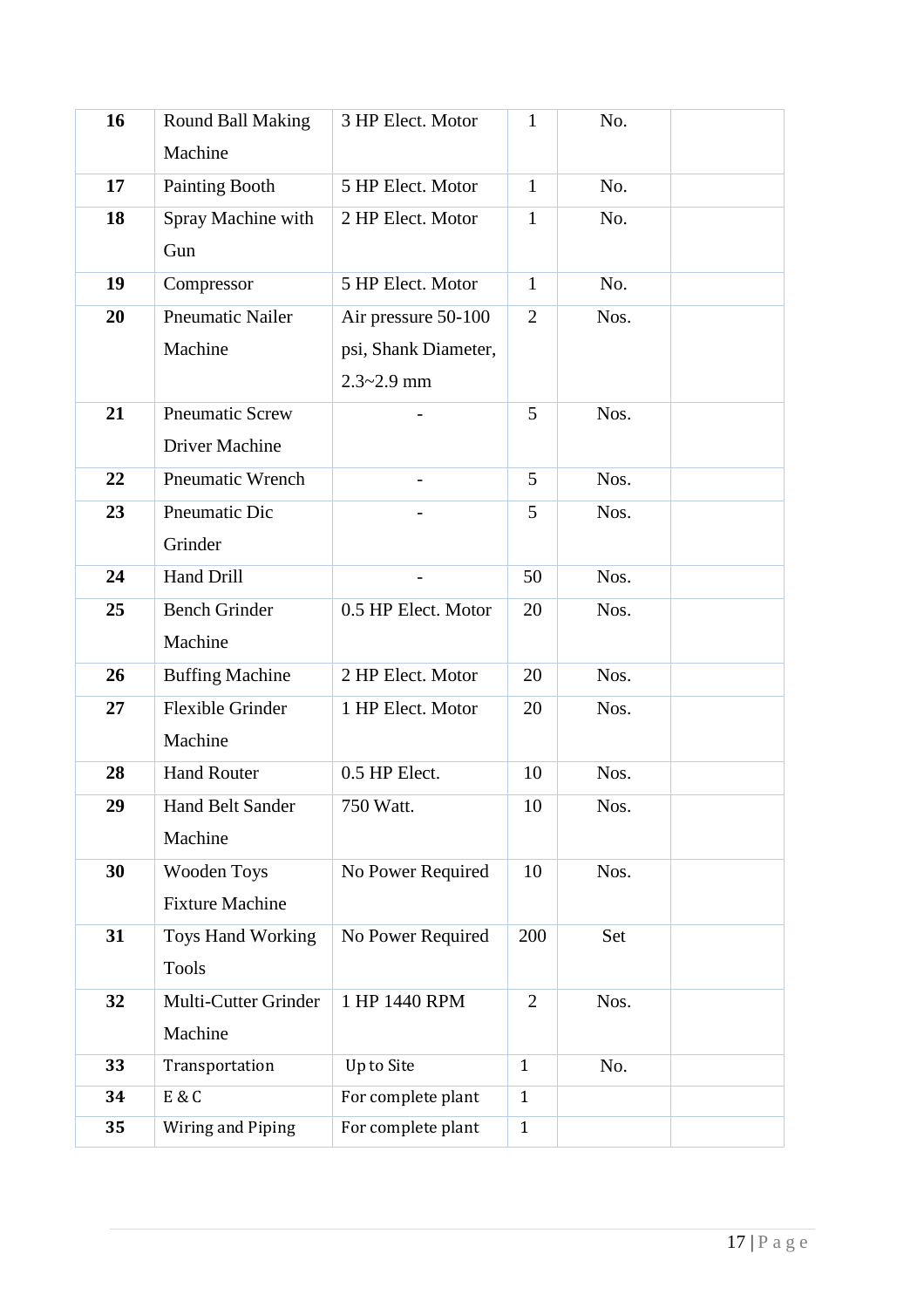| 36 | <b>Product Development</b> |  |  |
|----|----------------------------|--|--|
|    | & 15 days of               |  |  |
|    | <b>Training</b>            |  |  |
|    | Total Amount               |  |  |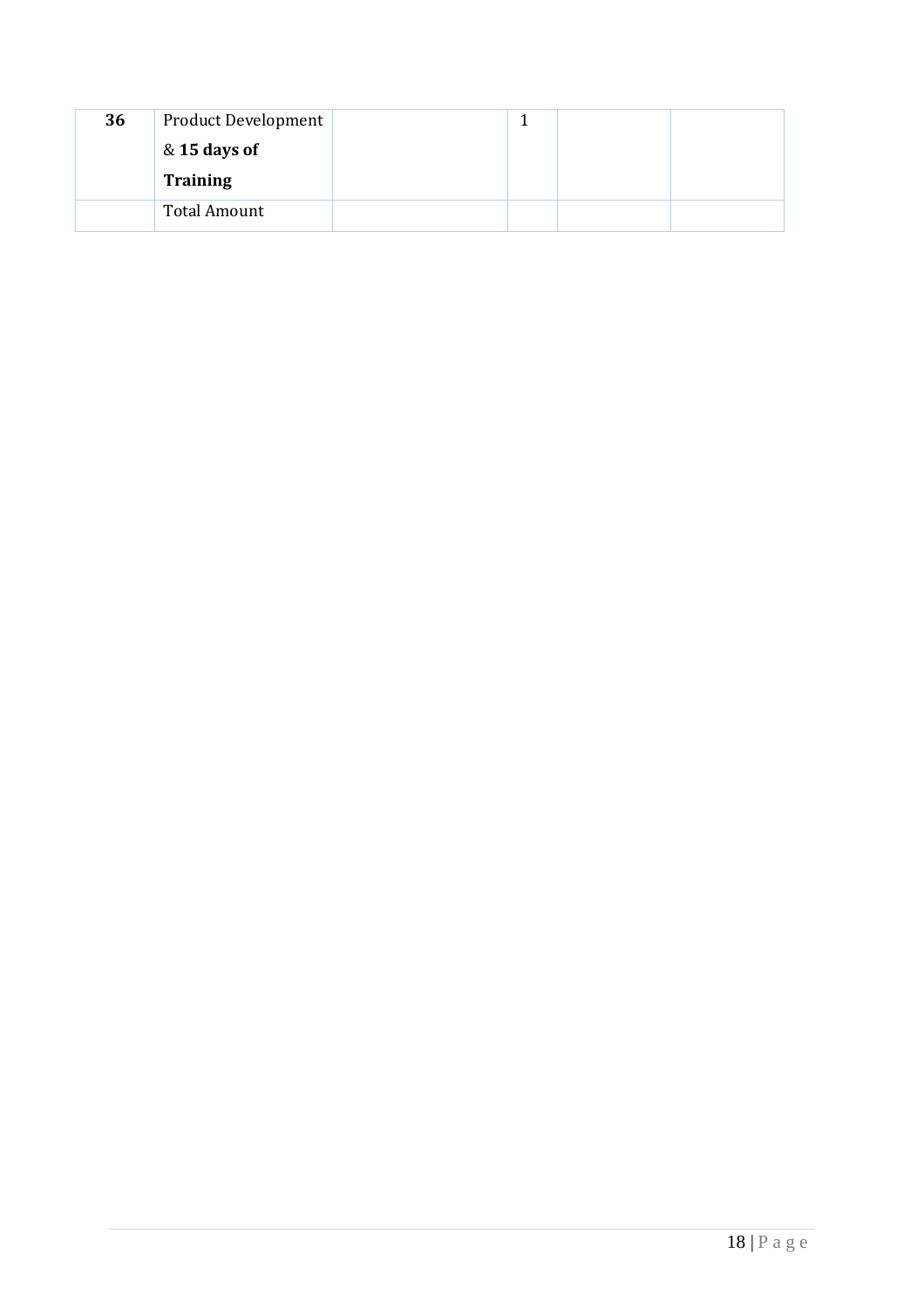### **ANNEXURE – II**

**PART-I**

Date:

#### From,

Name: Address: Ph: Fax: E-mail:

#### To,

The Director,

#### **Charitable Welfare Society for Human kind and Animals,**

Address: E-7/92, Flat No. 2, Lala Lajpat Ray Society, Ganga Apartment, Arera Colony, Bhopal - 462016, M.P.)"

Sir,

Sub: Tender for the … Ref: Your Tender Notice Dt. ..........

With reference to your tender notice, we submit herewith our sealed Tender for the supply, erection and commissioning of machineries, equipments and its accessories forthe Common Facility Center of **Wood Based Toys Cluster** on turnkey basis, as specified by IA in this tender document.

We enclose the following documents:

- 1) Tender conditions duly signed in each page and enclosed in token of acceptingthe Tender conditions
- 2) Authorization letter from the Company for the person to sign the tender.
- 3) Details of the Tenderer (as per Annexure-III)
- 4) Average annual turnover statement duly certified by a Chartered Accountant (asper Annexure-IV).
- 5) List of similar orders executed in the last 3 years as per Annexure-V
- 6) Declaration for not having black listed by any other Govt. agencies (as perAnnexure-VI).
- 7) Declaration for not having tampered the Tender documents downloaded from thewebsites **[www.ppdcmeerut.com](http://www.ppdcagra.dcmsme.gov.in/)** or **[www.nisarg.org.in](http://www.nisarg.org.in/)** (Annexure-VII).
- 8) Bid Security Declaration form (as per Annexure VIII)
- 9) The copy of certificate of incorporation/registration (If applicable)
- 10) Copy of Memorandum and Articles of Association (If applicable)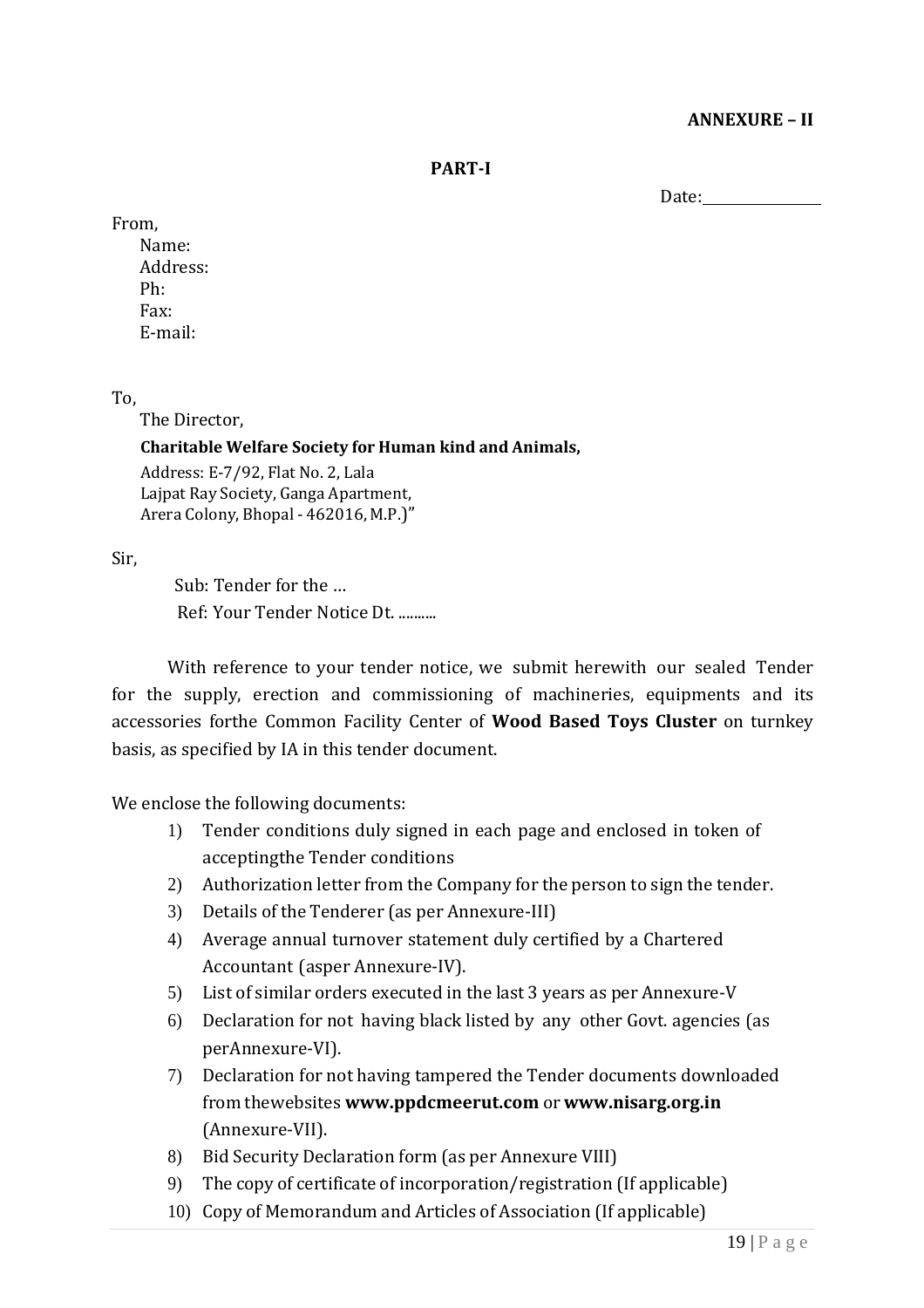- 11) Copy of Registered Partnership deed, in case of Partnership Firm (If applicable)
- 12) Copy of Udyog Aadhaar, GST Registration Certificate & PAN Card
- 13) Copy of valid dealership certificate
- 14) Purchase Orders / Performance certificate issued by the clients.
- 15) The Annual Report / certified copies of Balance Sheet, Profit & Loss statement along with schedules for the last 3 consecutive financial years FY … .
- 16) Latest I.T return.
- 17) Notarized translated English version of the documents in a language other than English/Tamil, if any.

Yours faithfully,

### **SIGNATURE OF THE TENDERER**

**Encl: As stated above**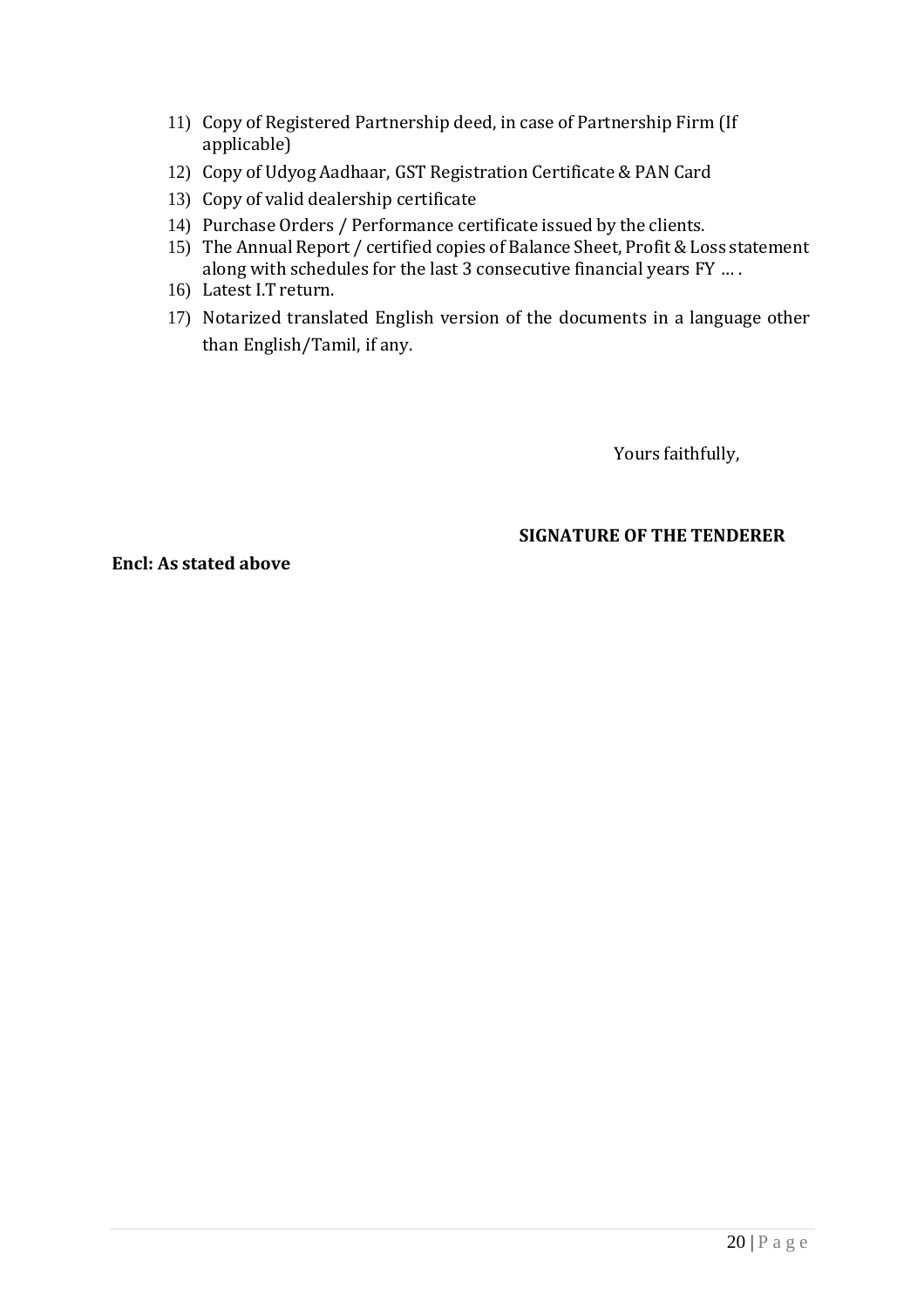## **ANNEXURE - III**

| <b>DETAILS OF THE TENDERER</b> |  |  |  |
|--------------------------------|--|--|--|
|--------------------------------|--|--|--|

| 1. Name of the Tenderer       |                                                                                |
|-------------------------------|--------------------------------------------------------------------------------|
| 2. Registered Office Address  |                                                                                |
|                               |                                                                                |
|                               |                                                                                |
|                               | Telephone                                                                      |
|                               | Number:Fax:                                                                    |
|                               | Email:                                                                         |
|                               | Website, if any                                                                |
| 3. Contact Person             | Name:                                                                          |
|                               | Designation:                                                                   |
|                               | Phone:                                                                         |
|                               | Mobile:                                                                        |
|                               | Email:                                                                         |
| 4. Date of Incorporation      |                                                                                |
| 5. Legal Status               | Proprietorship/partnership/Pvt. Limited/Public<br>Limited/ others(Pl. mention) |
| 6. Eligible license holder of |                                                                                |
| 7. Brief profile of the       |                                                                                |
| tenderer                      |                                                                                |
|                               |                                                                                |
|                               |                                                                                |
| 8. Number of staff on         | Technical:                                                                     |
| regular payroll               | Administration:                                                                |
| 9. PAN Number                 |                                                                                |
| 10. GST Registration Number   |                                                                                |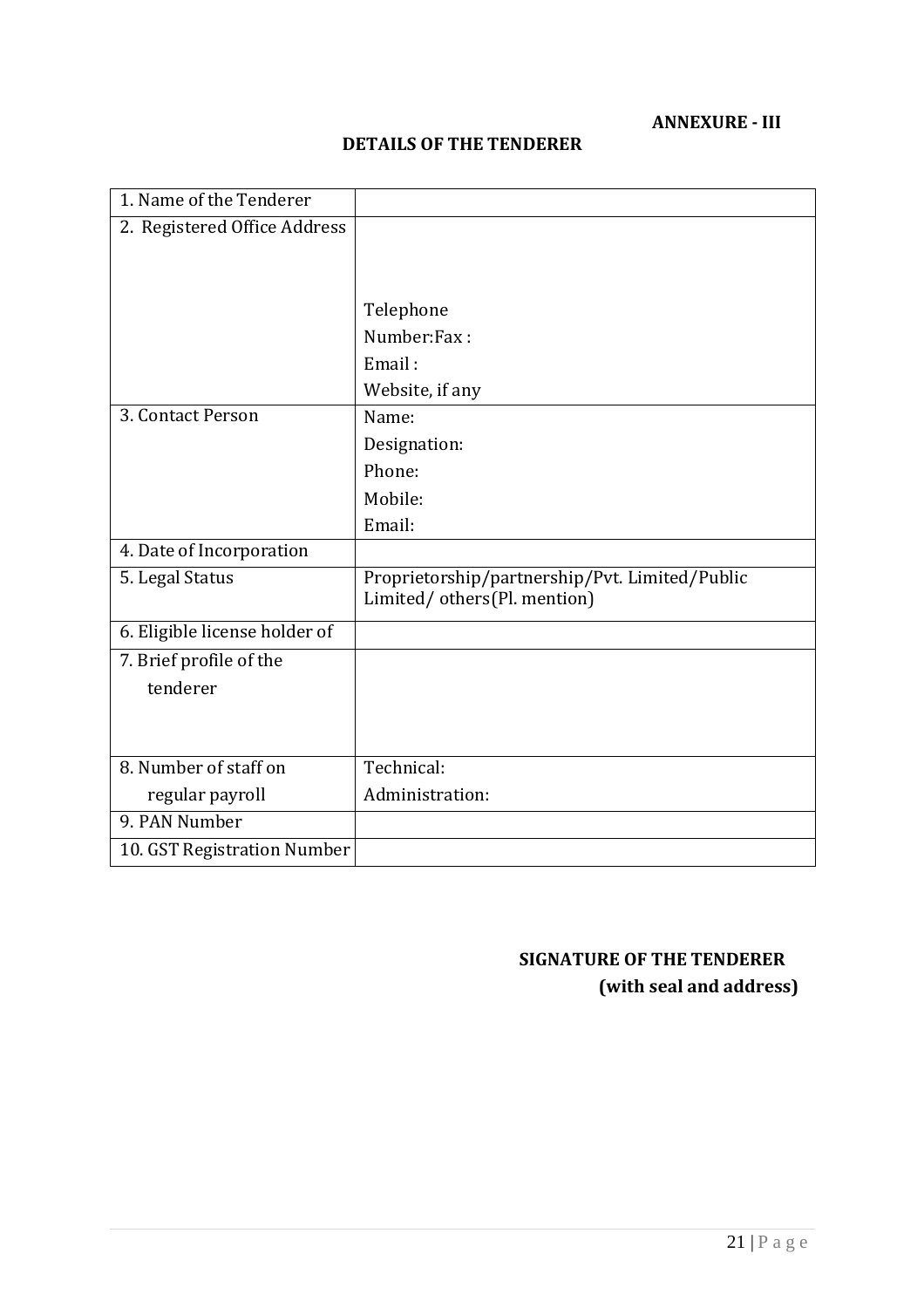### **ANNUAL TURN OVER STATEMENT**

The Annual turnover of M/s .........................................................................for the past three years (either Sl.No.1,2 & 3, or Sl.No.2,3 &4) are given below and certified that the statement istrue and correct.

| S.no | Year                                      | <b>Turnover</b><br>(Rs. in lakh) |
|------|-------------------------------------------|----------------------------------|
|      |                                           |                                  |
| 2    |                                           |                                  |
| 3    |                                           |                                  |
| 4    |                                           |                                  |
|      | Total                                     |                                  |
|      | Average annual turnover of latest 3 years |                                  |

#### **DATE :**

#### **SIGNATURE OF THE TENDERER**

# **SIGNATURE OF CHARTERED ACCOUNTANT (with seal and Address)**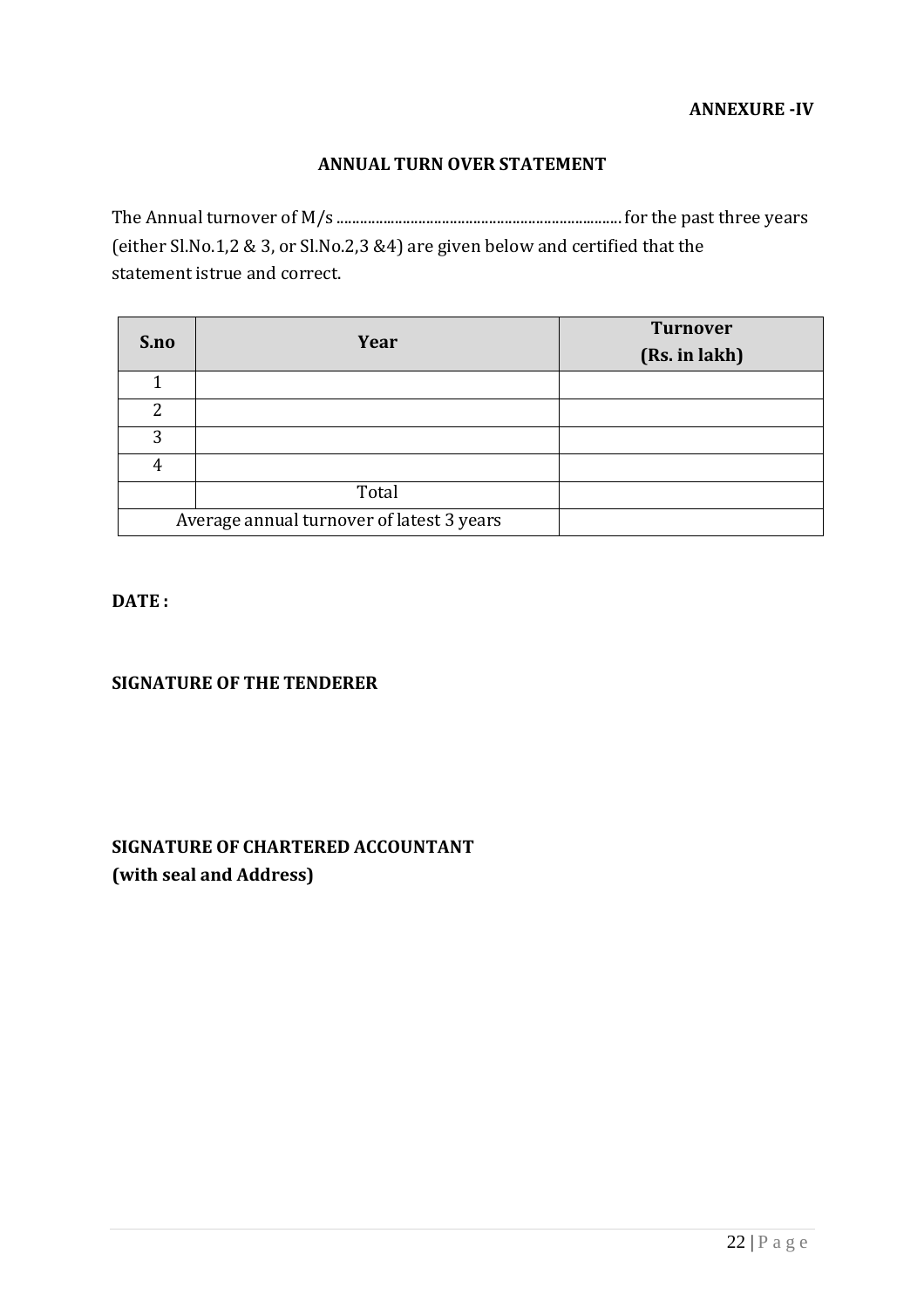#### **ANNEXURE - V**

### **LIST OF SIMILAR ORDERS EXECUTED IN THE PAST 3 YEARS**

*(Please provide the details for each project in separate sheet along with Purchase order/completion*

| Sl.<br>No.       | Name &<br>address of<br>the client | Phone /<br><b>Mobile</b><br><b>Number</b> | Name of<br>the<br>machinery | Quantity<br><b>Supplied</b> | Year<br>of<br>supply | Purchase Order/<br>Completion<br>certificate<br>enclosed<br>(Yes/No) |
|------------------|------------------------------------|-------------------------------------------|-----------------------------|-----------------------------|----------------------|----------------------------------------------------------------------|
| 1.               |                                    |                                           |                             |                             |                      |                                                                      |
| $\overline{2}$ . |                                    |                                           |                             |                             |                      |                                                                      |
| 3.               |                                    |                                           |                             |                             |                      |                                                                      |
| 4.               |                                    |                                           |                             |                             |                      |                                                                      |
| $\overline{5}$ . |                                    |                                           |                             |                             |                      |                                                                      |
| 6.               |                                    |                                           |                             |                             |                      |                                                                      |
| 7.               |                                    |                                           |                             |                             |                      |                                                                      |
| 8.               |                                    |                                           |                             |                             |                      |                                                                      |
| 9.               |                                    |                                           |                             |                             |                      |                                                                      |
| 10.              |                                    |                                           |                             |                             |                      |                                                                      |

*certificate from client)*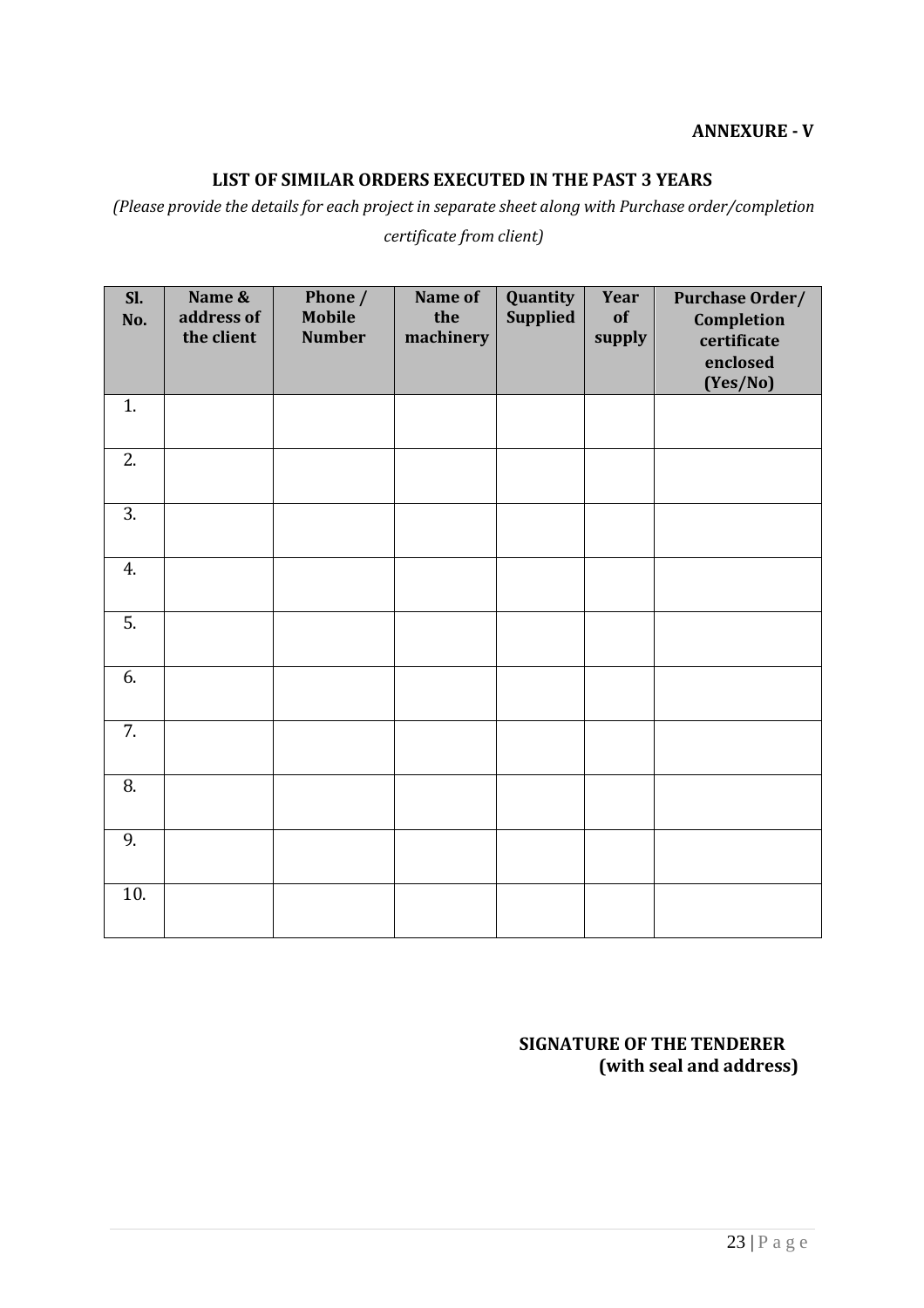#### **ANNEXURE - VI**

## **CERTIFICATE**

Date:

Certified that M/s.........................................................../ the firm /company or its partners / share holders had not been blacklisted by any Government Agencies.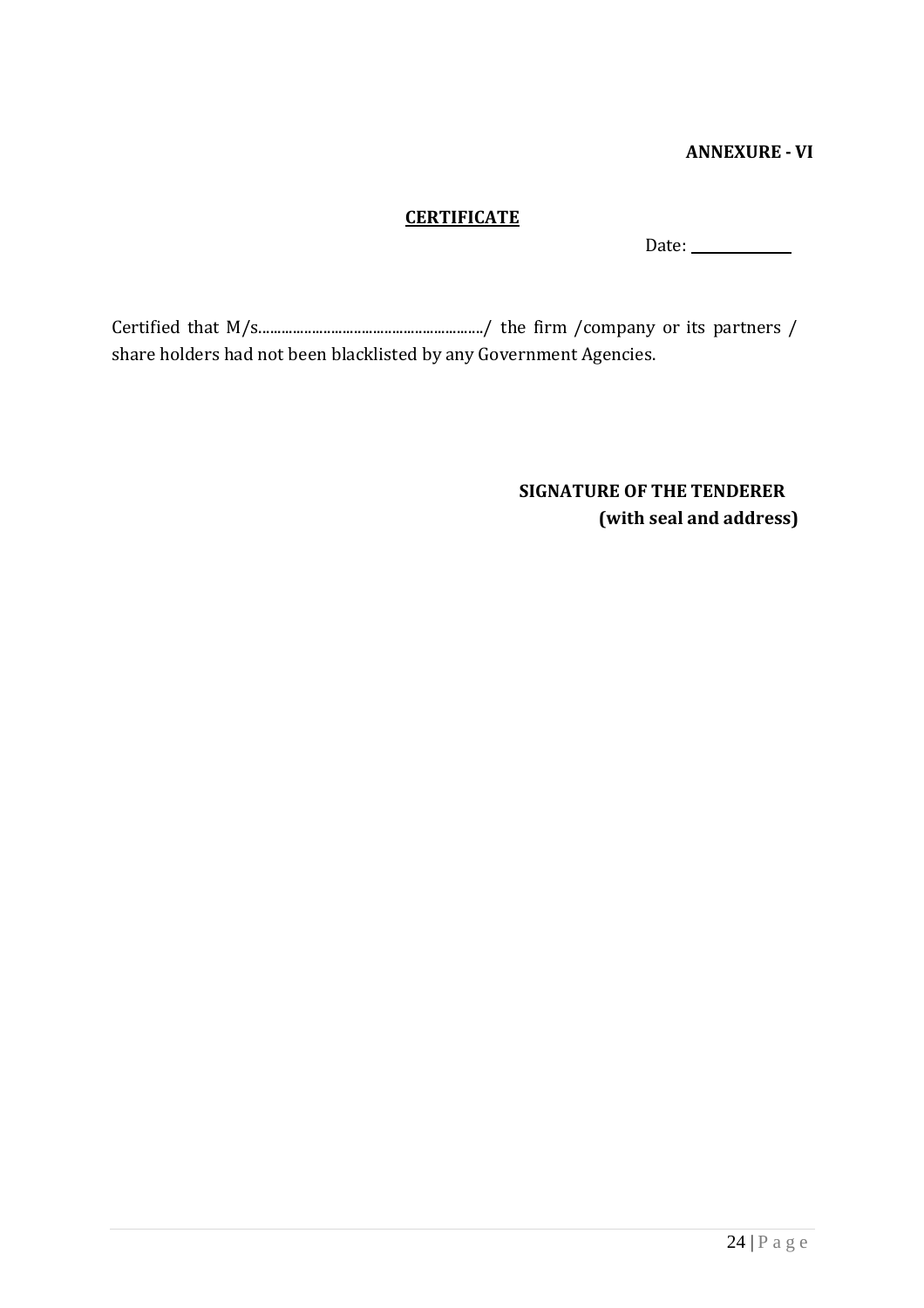### **ANNEXURE - VII**

#### **DECLARATION FORM**

Date:

I/We......................................................................................................................................... having our

office at …………….. do declare that I/We have carefully read all the conditions of tender floated vide tender **Ref. No.14/SKF/2022-23**. SFURTI-II/**Wood Based Toys Cluster**/**(Ref. no. 14/SKF/2022-23)** for the Design, supply, erection and commissioning of machineries, equipments and its accessories for the Common Facility Center of **Wood Based Toys Cluster** on turnkey basis and will complete the contract as per the tender conditions.

I/We have downloaded the tender document from the internet site **www.nisarg.org.in**  and I /We have not tampered / modified the tender document in any manner. In case, if the same is found to be tampered

/ modified, I/ We understand that my/our tender will be summarily rejected and I /We am/are liable to be banned from doing business with M/s. **Charitable Welfare Society for Human kind and Animals.**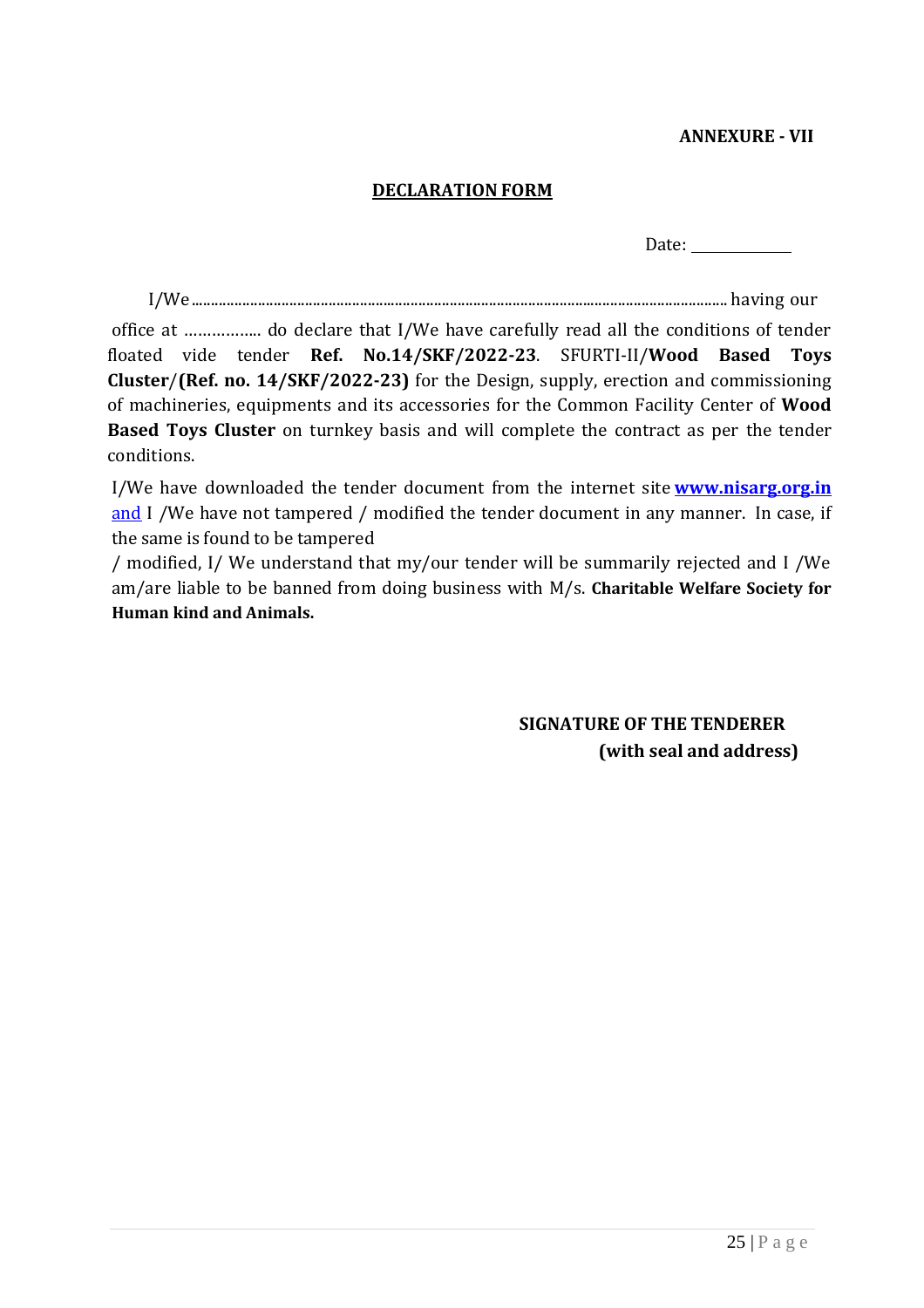#### **ANNEXURE – VIII**

#### **BID SECURITY DECLARATION FORM**

Date:

To The Director, **Charitable Welfare Society for Human kind and Animals,** E-7/92, Flat No. 2, Lala Lajpat Ray Society, Ganga Apartment, Arera Colony, Bhopal – 462016, M.P *Tender No. SFURTI-II/* **Wood Based Toys Cluster***/(Ref. no.)/2022-23 dated (time)*

I/We. The undersigned, declare that:

I/We understand that, according to your conditions, bids must be supported by a Bid Securing Declaration.

I/We accept that I/We may be blacklisted from bidding for any contract for a maximum period of 3 years from the date of notification if I am /We are in a breach of any obligation under the bid conditions, because I/We have withdrawn / modified / amended or failure to sign the agreement or to remit the Security Deposit or to execute the contract as per tender conditions, during the period of bid validity specified in the tender document.

I/We understand this Bid Securing Declaration shall cease to be valid if I am/we are not the successful Bidder, upon the earlier of (i) the receipt of your notification of the name of the successful Bidder; or (ii) thirty days after the expiration of the validity of my/our Bid.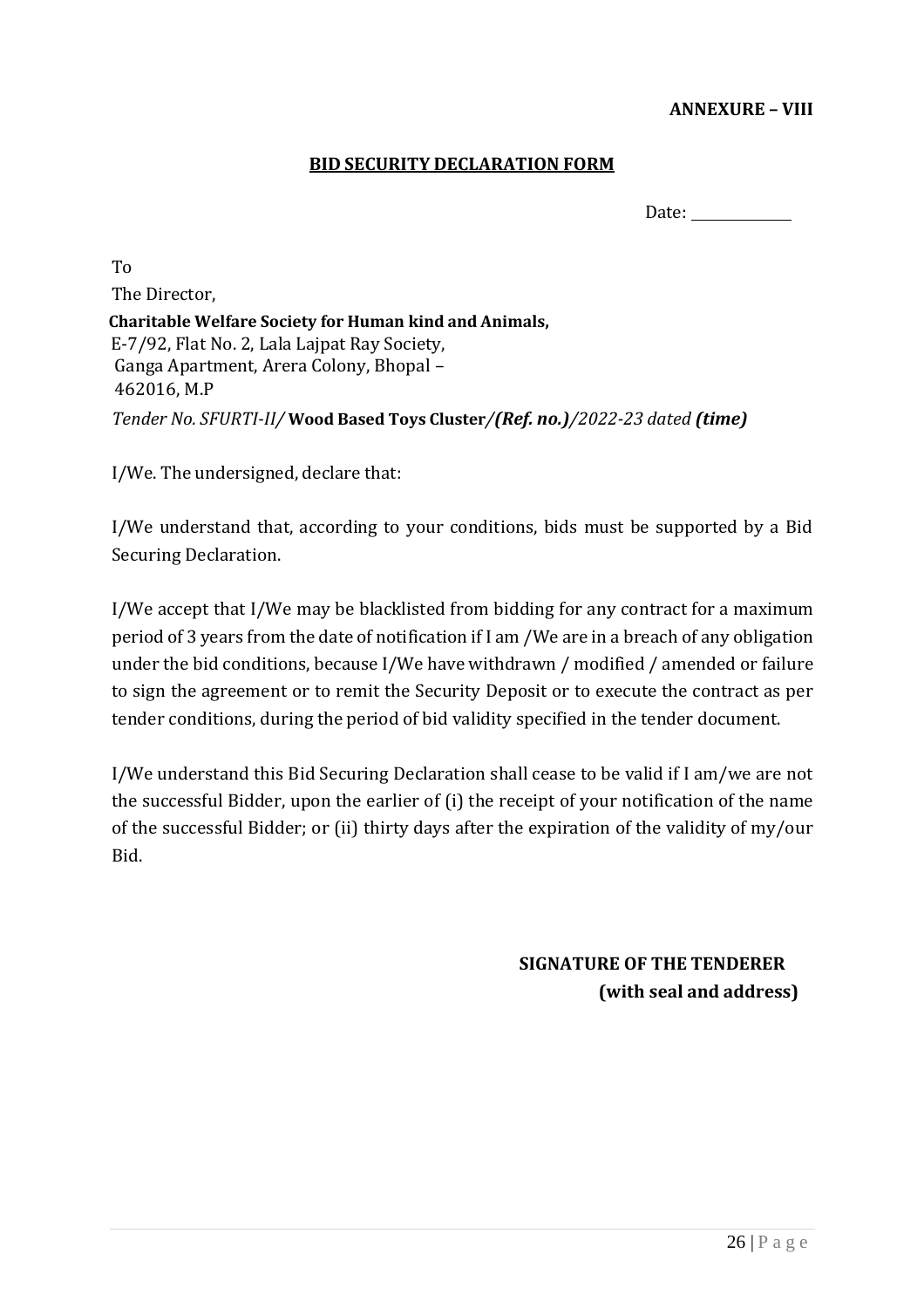**PART-II**

From,

Name: Address :Ph: Fax: E-mail:

To,

The Director,

**Charitable Welfare Society for Human kind and Animals,** E-7/92, Flat No. 2, Lala Lajpat Ray Society, Ganga Apartment, Arera Colony, Bhopal – 462016, M.P

Sir,

Sub: Tender for … at … Ref:- Our tender (Technical Bid) submitted for the "**(…)**"

In continuation of our above tender, we submit herewith the price offer for the **"(…)"** as specified by IA in this tender document.

 $\overline{\phantom{a}}$ 

We agree to abide by the terms and conditions stipulated by the IA and also agree to complete the entire contract, at the rates quoted by us. The rate quoted and approved by theIA in this tender will hold good as per IA tender conditions.

Yours faithfully,

#### **SIGNATURE OF THE TENDERER**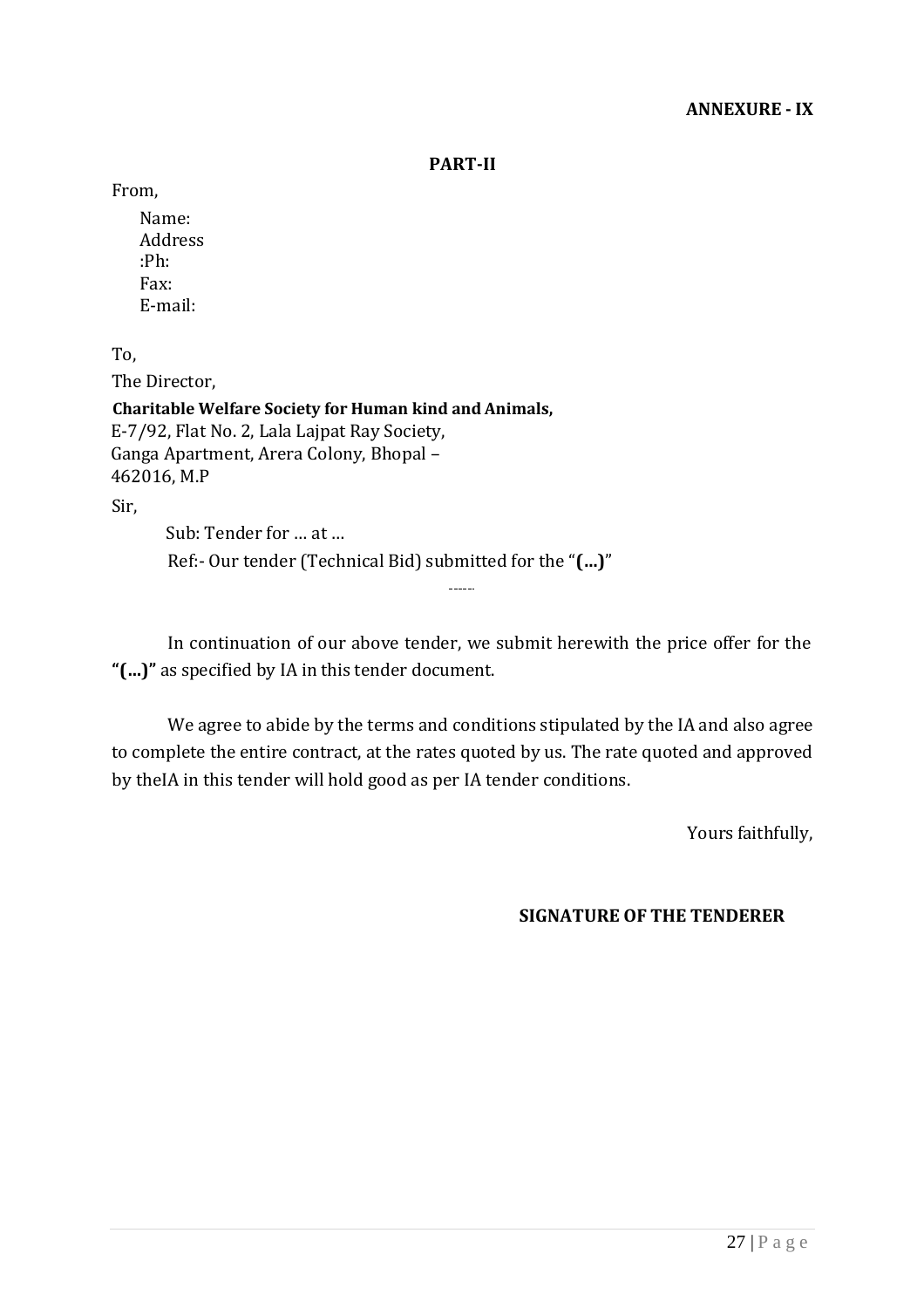#### **PRICE BID**

|      | (Amount in RS.)                                             |                      |             |             |             |                                               |           |            |
|------|-------------------------------------------------------------|----------------------|-------------|-------------|-------------|-----------------------------------------------|-----------|------------|
| S.No | Name of the Machinery                                       | <b>Cost Per Unit</b> |             |             |             | <b>Total Price</b><br>Quantity<br>Incl. taxes |           |            |
|      |                                                             | <b>Basic</b>         | <b>SGST</b> | <b>CGST</b> | <b>IGST</b> | <b>Total</b>                                  | (in Nos.) | for entire |
|      |                                                             | price                |             |             |             | Priceincl.                                    |           | Qty.       |
|      |                                                             |                      |             |             |             | taxes                                         |           |            |
|      | (As per the technical specifications given in Annexure - I) |                      |             |             |             |                                               |           |            |
|      |                                                             |                      |             |             |             |                                               |           |            |
|      |                                                             |                      |             |             |             |                                               |           |            |
|      |                                                             |                      |             |             |             |                                               |           |            |
|      |                                                             |                      |             |             |             |                                               |           |            |
|      |                                                             |                      |             |             |             |                                               |           |            |
|      |                                                             |                      |             |             |             |                                               |           |            |
|      |                                                             |                      |             |             |             |                                               |           |            |
|      |                                                             |                      |             |             |             |                                               |           |            |
|      |                                                             |                      |             |             |             |                                               |           |            |
|      |                                                             |                      |             |             |             |                                               |           |            |
|      |                                                             |                      |             |             |             |                                               |           |            |
|      |                                                             |                      |             |             |             |                                               |           |            |
|      |                                                             |                      |             |             |             |                                               |           |            |
|      |                                                             |                      |             |             |             |                                               |           |            |
|      |                                                             |                      |             |             |             |                                               |           |            |

**(Amount in Rs.)**

**Amount in Words:** Rupees only only

#### **SIGNATURE OF THE TENDERER (with seal and address)**

Price bid evaluation: The Grand Total Amount with Taxes in the above table will be price comparison parameter among the qualified bids.

#### **ANNEXURE - X**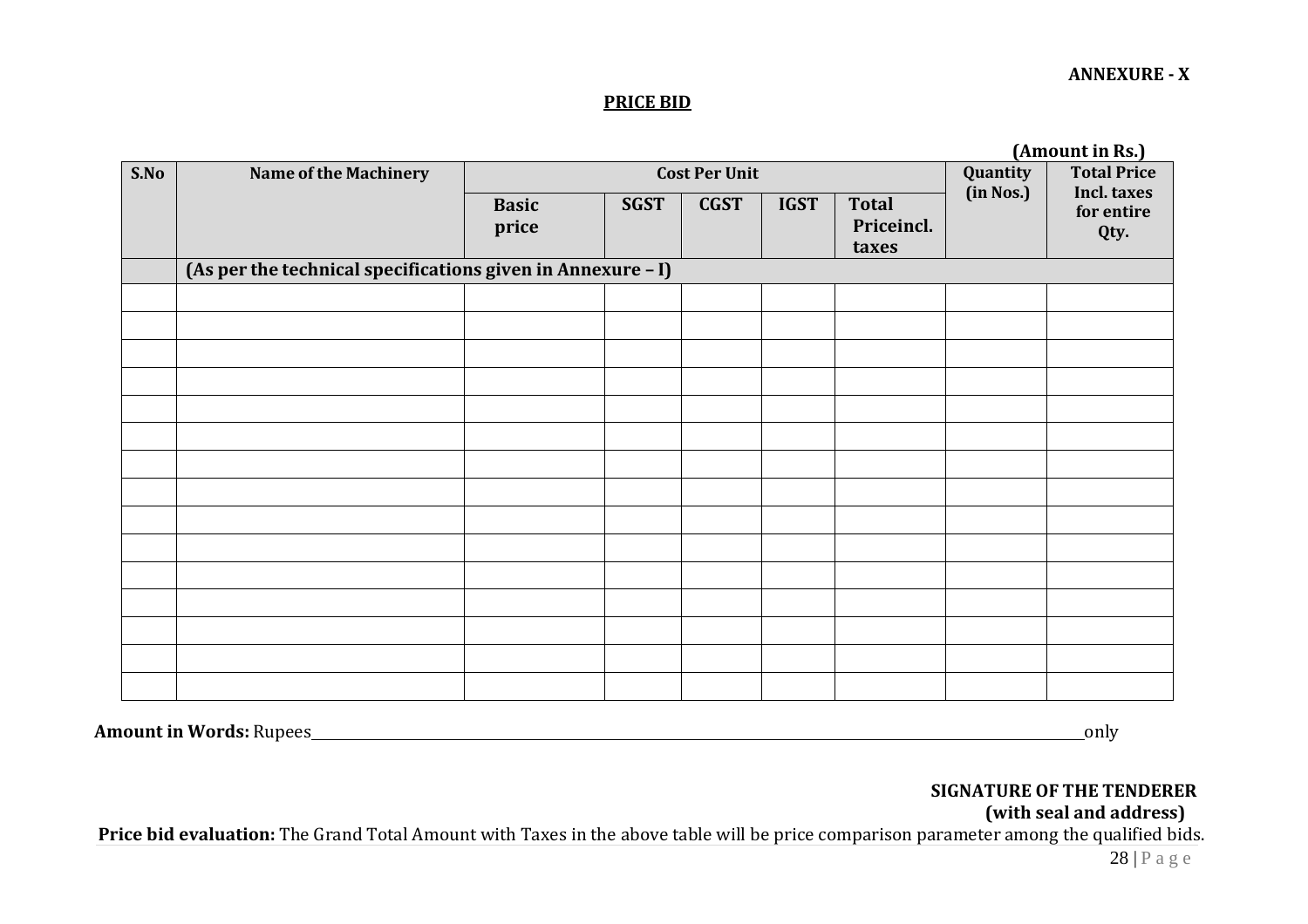## **CHECKLIST OF DOCUMENTS**

# **Documents to be enclosed in Part-I:**

| Sr.<br>No. | <b>Checklist</b>                                                                                                            | <b>Enclosed</b><br>(Yes/No) | <b>Reference in the Bid</b><br>(Page No.) |
|------------|-----------------------------------------------------------------------------------------------------------------------------|-----------------------------|-------------------------------------------|
| 1.         | A covering letter on your letterhead                                                                                        |                             |                                           |
|            | addressed to the Director,                                                                                                  |                             |                                           |
|            | M/s. Charitable Welfare Society for                                                                                         |                             |                                           |
|            | <b>Human kind and Animals,</b>                                                                                              |                             |                                           |
|            | E-7/92, Flat No. 2, Lala Lajpat Ray<br>Society, Ganga Apartment, Arera Colony,<br>Bhopal - 462016, M.P<br>Mobile:9039099001 |                             |                                           |
| 2.         | Tender conditions duly signed in                                                                                            |                             |                                           |
|            | eachpage<br>and<br>enclosed<br>in                                                                                           |                             |                                           |
|            | token of accepting the Tender                                                                                               |                             |                                           |
|            | conditions                                                                                                                  |                             |                                           |
| 3.         | Authorization letter from the                                                                                               |                             |                                           |
|            | Company for the person to sign the                                                                                          |                             |                                           |
|            | tender                                                                                                                      |                             |                                           |
| 4.         | Details of the Tenderer (as<br>per                                                                                          |                             |                                           |
|            | Annexure-III)                                                                                                               |                             |                                           |
| 5.         | Average annual turnover statement                                                                                           |                             |                                           |
|            | certified<br>by<br>duly<br>a Chartered                                                                                      |                             |                                           |
| 6.         | Accountant (as per Annexure-IV)                                                                                             |                             |                                           |
|            | List of similar orders executed in                                                                                          |                             |                                           |
| 7.         | the last 3 years as per Annexure-V<br>Declaration for not having black                                                      |                             |                                           |
|            | listedby any other Govt. agencies (as                                                                                       |                             |                                           |
|            | per Annexure-VI)                                                                                                            |                             |                                           |
| 8.         | Declaration for not having tampered                                                                                         |                             |                                           |
|            | the Tender documents                                                                                                        |                             |                                           |
|            | downloaded from the websites                                                                                                |                             |                                           |
|            | (Annexure-VII).                                                                                                             |                             |                                           |
| 9.         | Bid Security Declaration form (as                                                                                           |                             |                                           |
|            | per Annexure VIII)                                                                                                          |                             |                                           |
| 10.        | The<br>certificate<br>of<br>of<br>copy                                                                                      |                             |                                           |
|            | incorporation/registration.                                                                                                 |                             |                                           |
| 11.        | Copy of Memorandum and Articles                                                                                             |                             |                                           |
|            | of Association                                                                                                              |                             |                                           |
| 12.        | Copy of Registered Partnership                                                                                              |                             |                                           |
|            | deed, in case of Partnership Firm                                                                                           |                             |                                           |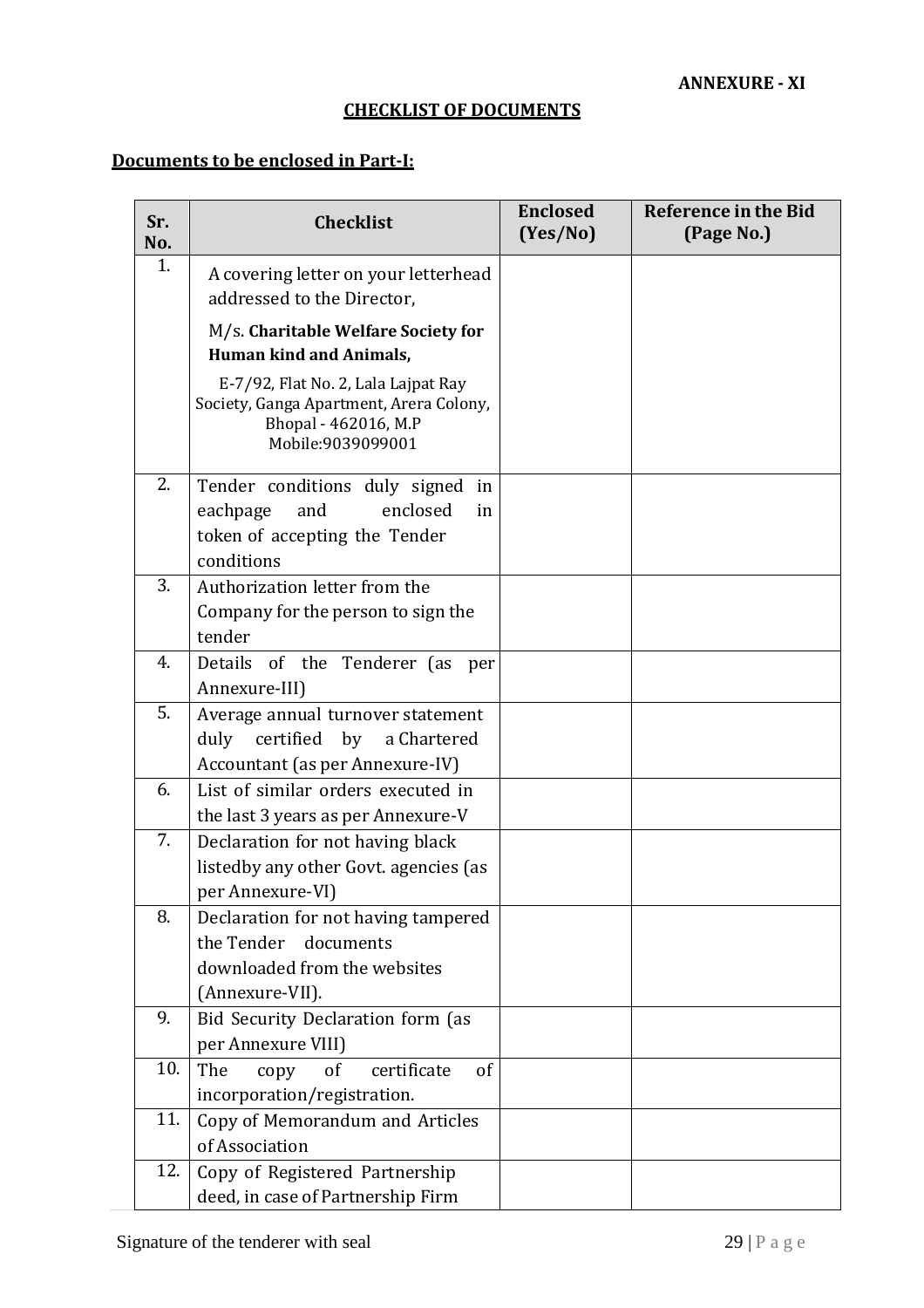| 13. | Copy of Udyog Aadhaar, GST           |  |
|-----|--------------------------------------|--|
|     | Registration Certificate & PAN Card  |  |
| 14. | Copy of valid dealership certificate |  |
| 15. | Purchase Orders / Performance        |  |
|     | certificate issued by the clients    |  |
| 16. | The Annual Report / certified copies |  |
|     | of Balance Sheet, Profit & Loss      |  |
|     | statementalong with schedules for    |  |
|     | the last 3 consecutive financial     |  |
|     | years FY                             |  |
| 17. | Latest I.T return                    |  |
|     |                                      |  |
| 18. | Notarized translated English version |  |
|     | of the documents in a language other |  |
|     | than English/Tamil, if any           |  |
|     |                                      |  |